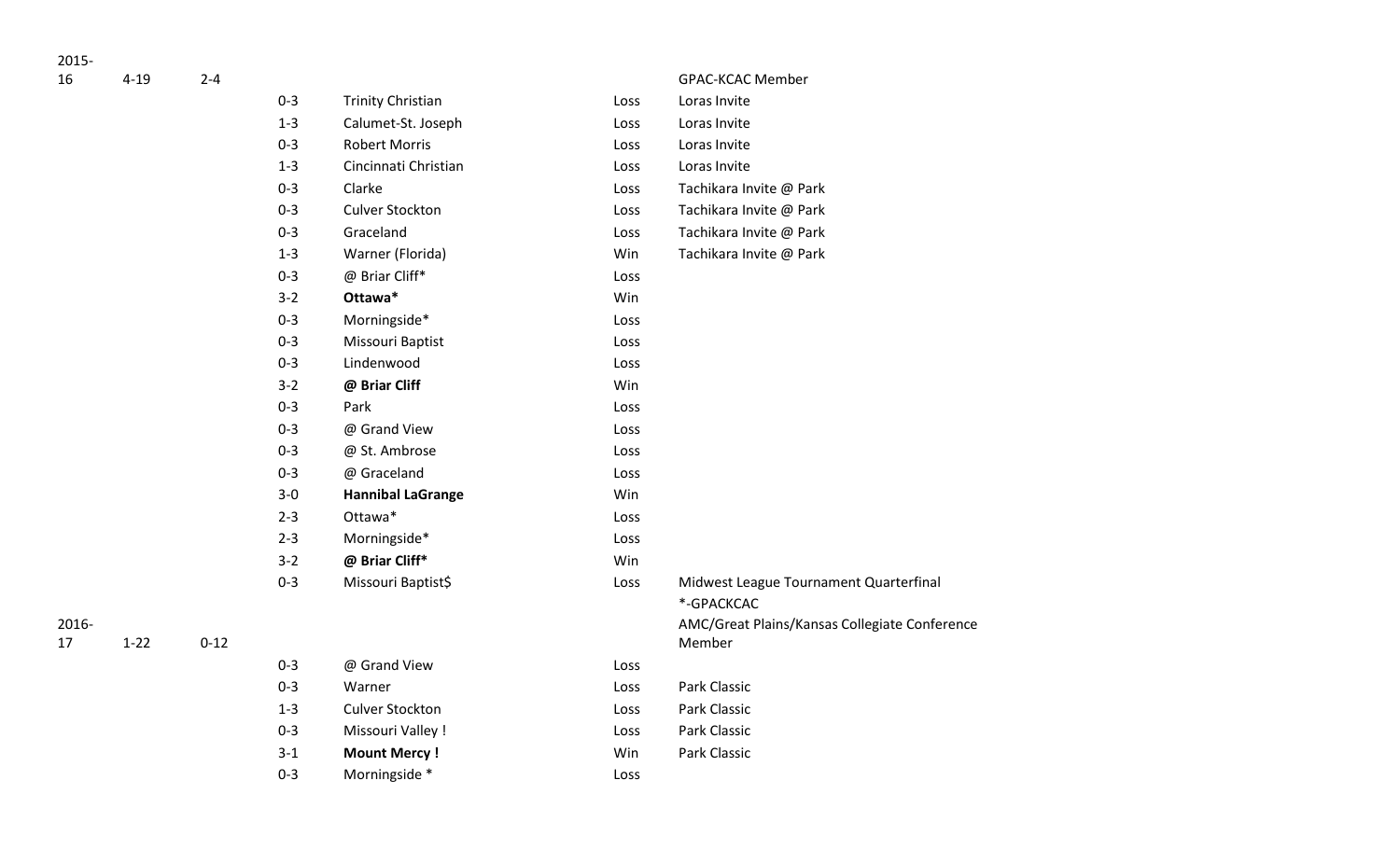| $0 - 3$ | @ Park                   | Loss |
|---------|--------------------------|------|
| $0 - 3$ | @ Ottawa *               | Loss |
| $0 - 3$ | Briar Cliff <sup>*</sup> | Loss |
| $0 - 3$ | <b>Grand View</b>        | Loss |
| $0 - 3$ | Ottawa                   | Loss |
| $2 - 3$ | @ Lindenwood             | Loss |
| $0 - 3$ | @ Missouri Baptist *     | Loss |
| $0 - 3$ | @ Missouri Baptist *     | Loss |
| $0 - 3$ | Greenville               | Loss |
| $0 - 3$ | Park <sup>*</sup>        | Loss |
| $2 - 3$ | Graceland                | Loss |
| $0 - 3$ | @ Briar Cliff *          | Loss |
| $0 - 3$ | @ Morningside *          | Loss |
| $0 - 3$ | Lindenwood *             | Loss |
| $0 - 3$ | @ Graceland              | Loss |
| $0 - 3$ | @ St. Ambrose            | Loss |
| 0-3     | @ Park                   | Loss |
|         |                          |      |

| 18 | $2 - 18$ | $2 - 10$ |
|----|----------|----------|
|    |          |          |

|         |                         |      | Member                      |
|---------|-------------------------|------|-----------------------------|
| $0 - 3$ | Morningside *           | Loss |                             |
| $3-2$   | Lindenwood Belleville * | Win  |                             |
| $0 - 3$ | @ Briar Cliff *         | Loss |                             |
| $0 - 3$ | Benedictine-Mesa #      | Loss | Park Classic                |
| $0 - 3$ | Culver-Stockton #       | Loss | Park Classic                |
| $0 - 3$ | Grand View #            | Loss | Park Classic                |
| $0 - 3$ | Missouri Valley #       | Loss | Park Classic                |
| $0 - 3$ | @ Park *                | Loss |                             |
| $0 - 3$ | @ Ottawa *              | Loss |                             |
| $1 - 3$ | Missouri Baptist *      | Loss |                             |
| $0 - 3$ | @ Trinity Christian     | Loss |                             |
| $0 - 3$ | @ Robert Morris         | Loss |                             |
| $0 - 3$ | Cincinnati Christian \$ | Loss | Played in Chicago, Illinois |
| $0 - 3$ | Park *                  | Loss |                             |

| AMC/Great Plains/Kansas Collegiate Conference |
|-----------------------------------------------|

Post Season Tournament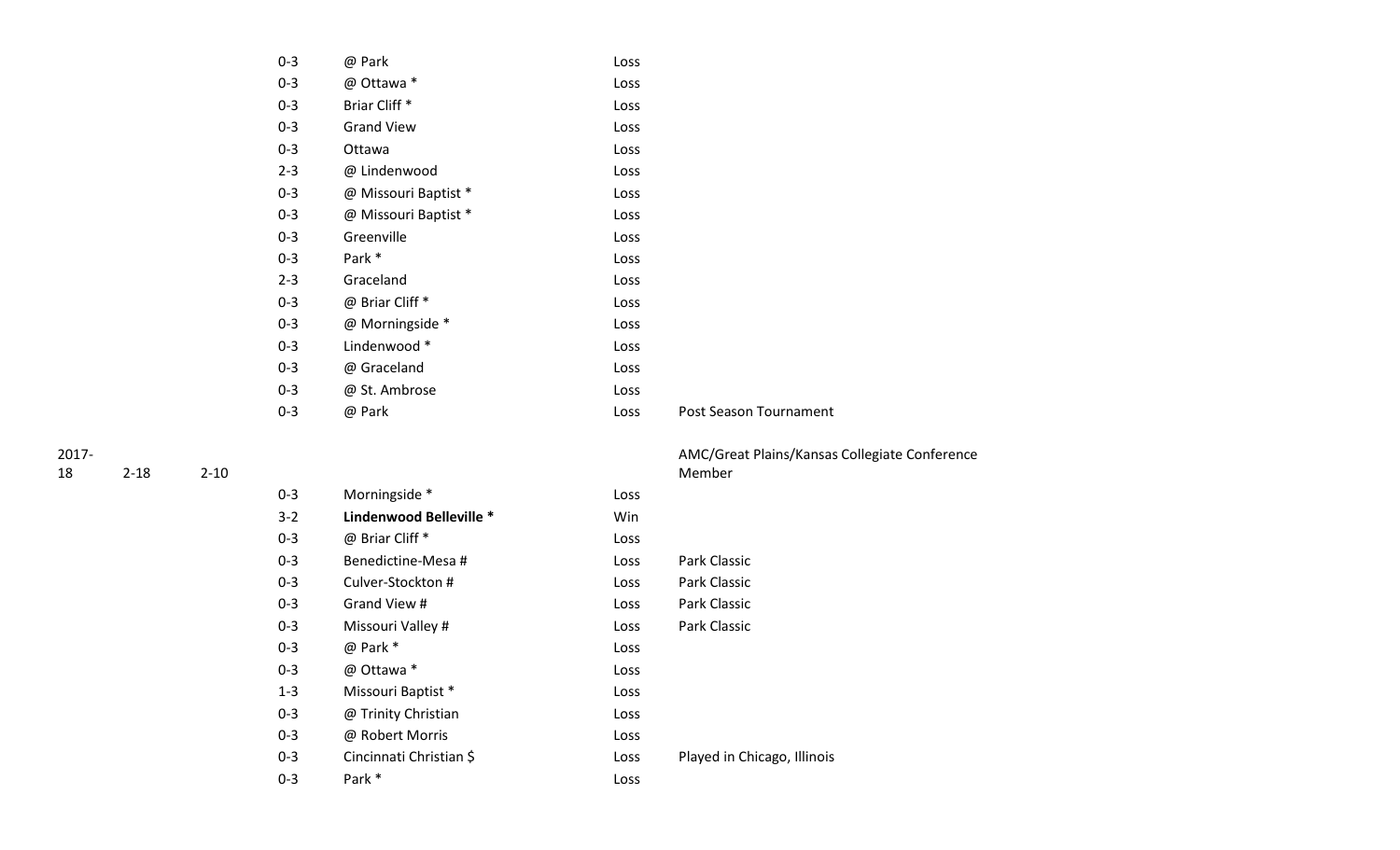| $0 - 3$ | Ottawa *                  | Loss |                                    |
|---------|---------------------------|------|------------------------------------|
| $0 - 3$ | Briar Cliff <sup>*</sup>  | Loss |                                    |
| $1 - 3$ | @ Lindenwood Belleville * | Loss |                                    |
| $0 - 3$ | @ Missouri Baptist*       | Loss |                                    |
| $3-0$   | @ Morningside *           | Win  |                                    |
| $0 - 3$ | <b>Briar Cliff</b>        | Loss | AMC Great Plains Kansas postseason |
|         |                           |      |                                    |

2019- 20

| 19 | $5 - 16$ | $1 - 22$ | $0 - 3$ | Graceland                    | Loss |
|----|----------|----------|---------|------------------------------|------|
|    |          |          | $0 - 3$ | Graceland                    | Loss |
|    |          |          | $0 - 3$ | Ottawa *                     | Loss |
|    |          |          | $0 - 3$ | @ Park *                     | Loss |
|    |          |          | $0 - 3$ | Missouri Baptist *           | Loss |
|    |          |          | $3 - 2$ | Lindenwood Belleville *      | Win  |
|    |          |          | $3-0$   | <b>Maranatha Baptist ***</b> | Win  |
|    |          |          | $3-0$   | @ Viterbo                    | Win  |
|    |          |          | $1 - 3$ | @ Morningside *              | Loss |
|    |          |          | $0 - 3$ | Briar Cliff*                 | Loss |
|    |          |          | $0 - 3$ | @ Briar Cliff *              | Loss |
|    |          |          | $0 - 3$ | @ Missouri Baptist *         | Loss |
|    |          |          | $1 - 3$ | Lindenwood Belleville *      | Loss |
|    |          |          | $3-0$   | @ Culver Stockton            | Win  |
|    |          |          | $0 - 3$ | Judson ***                   | Loss |
|    |          |          | $2 - 3$ | @ Viterbo                    | Loss |
|    |          |          | $3-0$   | Viterbo                      | Win  |
|    |          |          | $1 - 3$ | Ottawa *                     | Loss |
|    |          |          | $1 - 3$ | Park *                       | Loss |
|    |          |          | $2 - 3$ | Morningside *                | Loss |
|    |          |          | $0 - 3$ | @ Park **                    | Loss |
|    |          |          |         |                              |      |

| 7-9 | $0 - 7$ | $3-0$   | St. Norbert (Wisconsin)** | Win  |
|-----|---------|---------|---------------------------|------|
|     |         | $3 - 2$ | @ Viterbo                 | Win  |
|     |         | $1 - 3$ | William Penn              | Loss |

AMC Great Plains Kansas postseason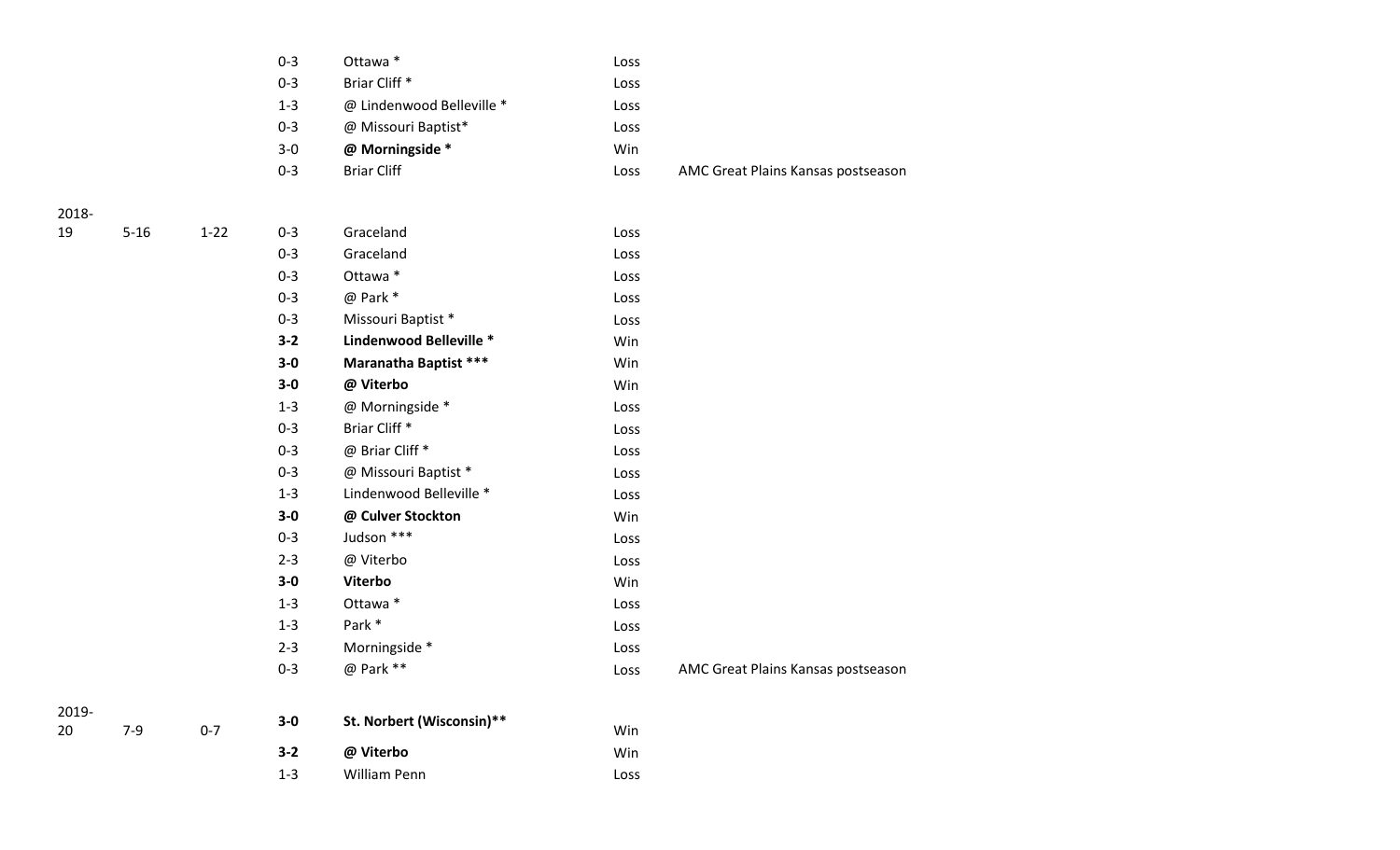| $1 - 3$ | Jamestown *                    | Loss |
|---------|--------------------------------|------|
| $0 - 3$ | Briar Cliff *                  | Loss |
| $2 - 3$ | Morningside *                  | Loss |
| $3-0$   | @ Graceland                    | Win  |
| $3 - 2$ | @ William Penn                 | Win  |
| $0 - 3$ | Briar Cliff *                  | Loss |
| $0 - 3$ | @ Ottawa (Kansas) *            | Loss |
| $1 - 3$ | @ Park *                       | Loss |
| $0 - 3$ | @ Jamestown *                  | Loss |
| $3-0$   | Lincoln (Illinois)             | Win  |
| $3 - 2$ | @ Mount Mercy                  | Win  |
| $3-1$   | @ Clarke                       | Win  |
|         | Season stopped due to COVID-19 |      |
|         | Outbreak                       |      |

| 21 | $7 - 11$ | 3-3 GPAC | $0 - 3$ | Park               | Loss |
|----|----------|----------|---------|--------------------|------|
|    |          |          | $3 - 1$ | <b>Clarke</b>      | Win  |
|    |          |          | $1 - 3$ | Missouri Valley    | Loss |
|    |          |          | $3 - 2$ | <b>St. Ambrose</b> | Win  |
|    |          |          | $0 - 3$ | Ottawa (Arizona)   | Loss |
|    |          |          | $0 - 3$ | Ottawa (Kansas) *  | Loss |
|    |          |          | $3-0$   | Morningside *      | Win  |
|    |          |          | $2 - 3$ | Viterbo            | Loss |
|    |          |          | $0 - 3$ | Jamestown *        | Loss |
|    |          |          | $3-0$   | Morningside        | Win  |
|    |          |          | $0 - 3$ | Ottawa (Kansas)    | Loss |
|    |          |          | $3-0$   | Roosevelt          | Win  |
|    |          |          | $1 - 3$ | Viterbo            | Loss |
|    |          |          | $3 - 1$ | Ottawa *           | Win  |
|    |          |          | $3-0$   | Morningside *      | Win  |
|    |          |          | $0 - 3$ | Jamestown *        | Loss |
|    |          |          | $0 - 3$ | Jamestown          | Loss |
|    |          |          | $0 - 3$ | Ottawa             | Loss |
|    |          |          |         |                    |      |

Loss GPAC Semifinals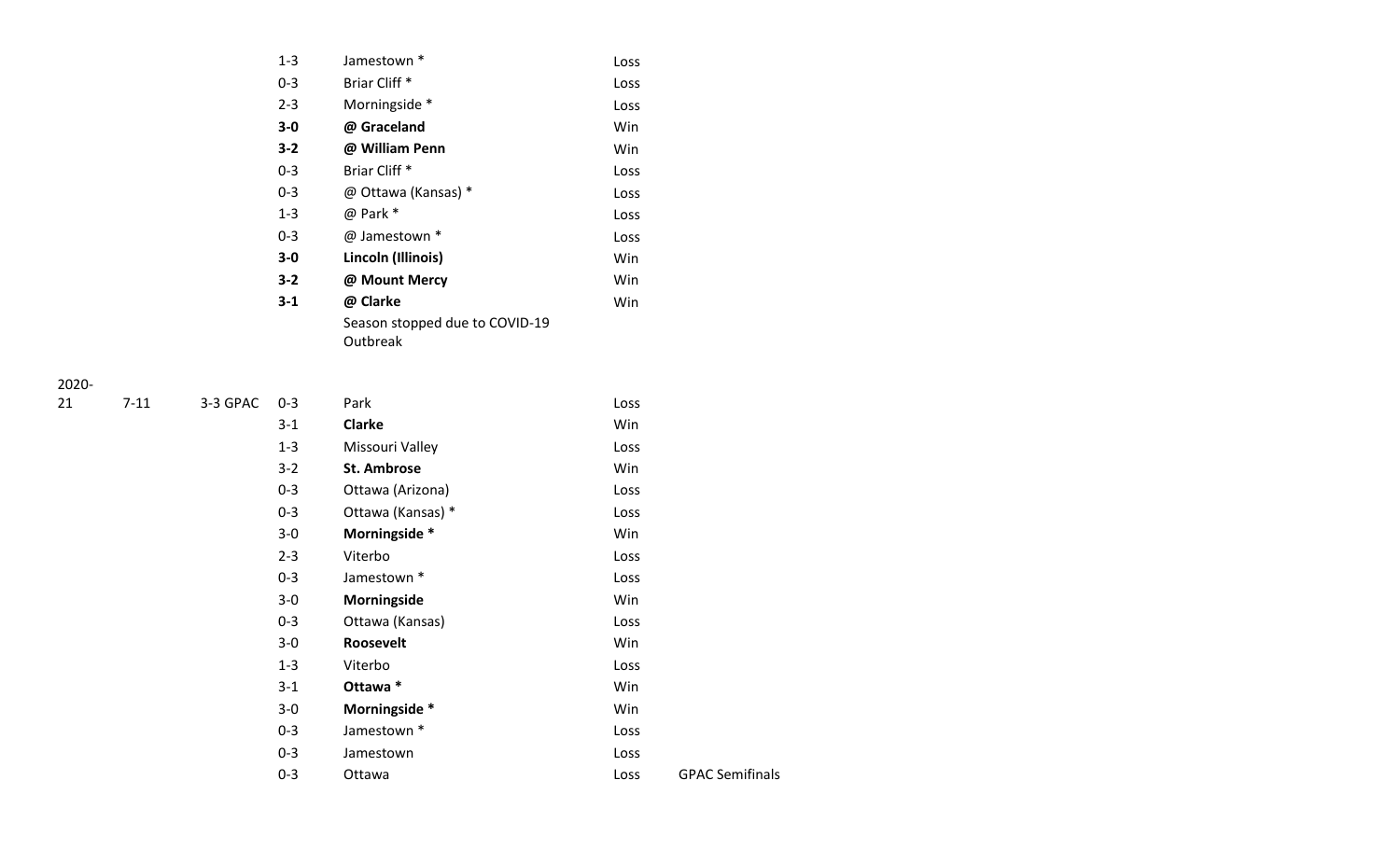| Opponent                 | Year         | <b>Overall</b> | Home    | Away    | Post-<br>Season |
|--------------------------|--------------|----------------|---------|---------|-----------------|
| <b>Benedictine Mesa</b>  | 2018         | $0 - 1$        | $0 - 0$ | $0 - 1$ |                 |
| <b>Briar Cliff</b>       | 2016-20      | $2 - 10$       | $1 - 4$ | $1-6$   | $0 - 1$         |
| Calumet St. Joseph       | 2016         | $0 - 1$        | $0 - 0$ | $0 - 1$ |                 |
| Cincinnati Christian     | 2016, 18     | $0 - 2$        | $---$   | $0 - 2$ |                 |
| Clarke                   | 2016/2020-21 | $2 - 1$        | ---     | $2 - 1$ |                 |
| <b>Culver Stockton</b>   | 2016-19      | $1 - 3$        | ---     | $1 - 3$ |                 |
| Graceland                | 2016-17/20   | $1 - 4$        | ---     | $1 - 4$ |                 |
| <b>Grand View</b>        | 2016-18      | $0 - 4$        | $0 - 1$ | $0 - 3$ |                 |
| Greenville               | 2017         | $0 - 1$        | $0 - 1$ | ---     |                 |
| Hannibal LaGrange        | 2016         | $1-0$          | $1-0$   | ---     |                 |
| Jamestown                | 2020-21      | $0 - 5$        | $0 - 3$ | $0 - 2$ |                 |
| Judson                   | 2019         | $0 - 1$        | $---$   | $0 - 1$ |                 |
| Lincoln (Illinois)       | 2020         | $1-0$          | $1 - 0$ | $---$   |                 |
| Lindenwood-Belleville    | 2016-18      | $2 - 4$        | $2 - 1$ | $0 - 3$ |                 |
| Maranatha Baptist        | 2019         | $1 - 0$        | ---     | $1-0$   |                 |
| Missouri Baptist         | 2016-18      | $0 - 8$        | $0 - 4$ | $0 - 4$ | $0 - 1$         |
| Missouri Valley          | 2017-18/2021 | $0 - 3$        | $0 - 0$ | $0 - 3$ |                 |
| Morningside              | 2016-21      | $4 - 8$        | $1 - 5$ | $3 - 5$ |                 |
| <b>Mount Mercy</b>       | 2017/20      | $2 - 0$        | $---$   | $2 - 0$ |                 |
| Ottawa (Kansas)          | 2016-21      | $2 - 11$       | $2 - 4$ | $0 - 7$ | $0 - 1$         |
| Ottawa (Arizona)         | 2021         | $0 - 1$        | $0-0$   | $0 - 1$ |                 |
| Park                     | 2016-21      | $0 - 11$       | $0 - 4$ | $0 - 7$ | $0 - 2$         |
| <b>Robert Morris</b>     | 2016, 18     | $0 - 2$        | $0-0$   | $0 - 2$ |                 |
| Roosevelt                | 2021         | $1-0$          | $0-0$   | 1-0     |                 |
| St. Ambrose              | 2016-17/2021 | $1 - 2$        | ---     | $1 - 2$ |                 |
| St. Norbert              | 2020         | $1-0$          | ---     | $1-0$   |                 |
| <b>Trinity Christian</b> | 2016, 18     | $0 - 2$        | ---     | $0 - 2$ |                 |
| Viterbo                  | 2019-21      | $3 - 4$        | $1 - 3$ | $2 - 3$ |                 |
| Warner                   | 2016-17      | $0 - 2$        | ---     | $0 - 2$ |                 |
| <b>William Penn</b>      | 2020         | $1 - 1$        | $0 - 1$ | $1-0$   |                 |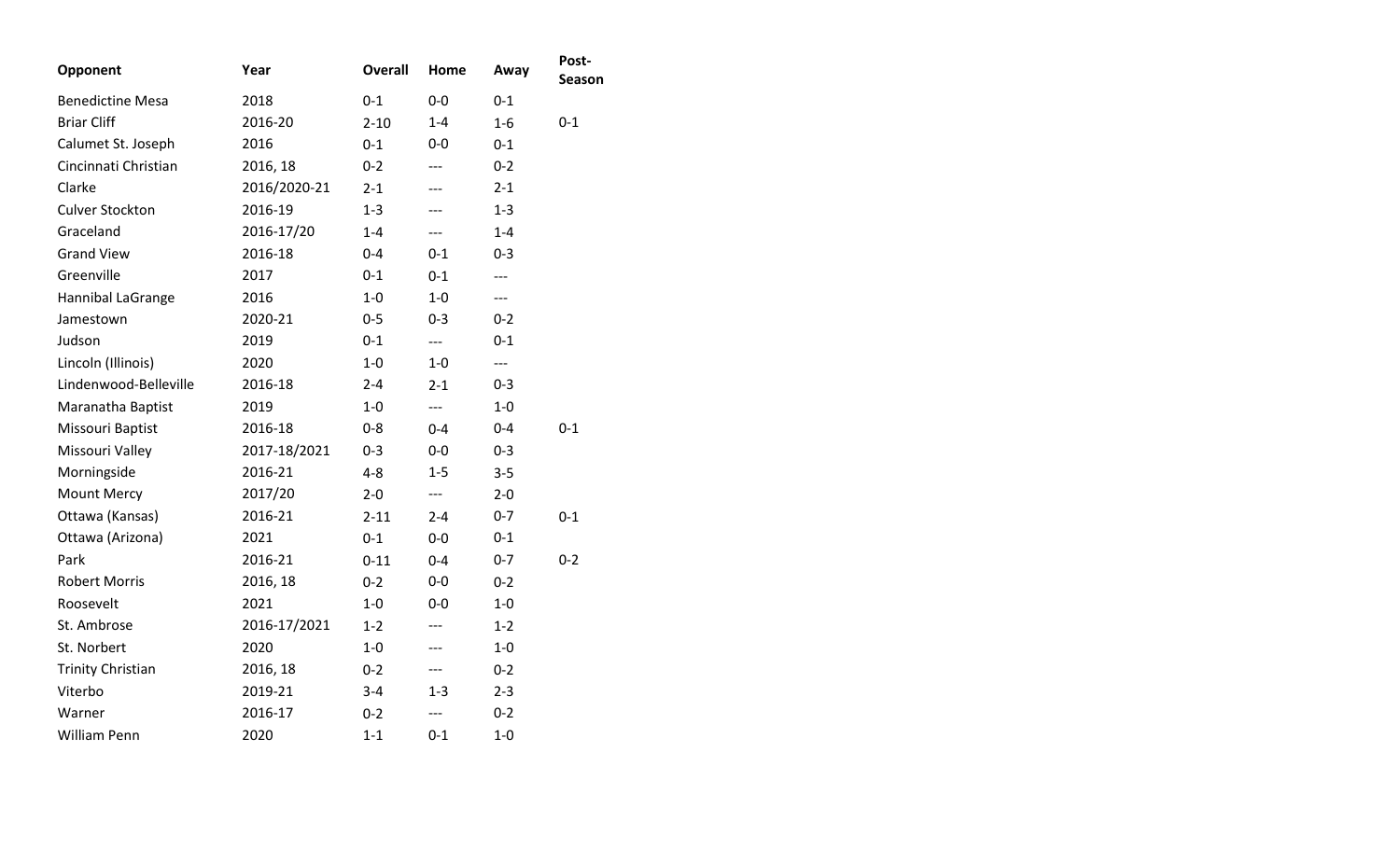|      |      |             | Overall  | Conference |                                      |               |
|------|------|-------------|----------|------------|--------------------------------------|---------------|
| Year |      | Coach       | Record   | Record     | Postseason                           | Conference    |
|      | 2016 | Chad Hanson | $4 - 19$ | $2 - 4$    | <b>GPAC/KCAC Quarterfinals</b>       | GPAC/KCAC     |
| 2017 |      | Chad Hanson | $1 - 22$ | $0 - 12$   | GPAC/KCAC/AMC Quarterfinals          | GPAC/KCAC/AMC |
| 2018 |      | Chad Hanson | $2 - 18$ | $2 - 10$   | GPAC/KCAC/AMC Quarterfinals          | GPAC/KCAC/AMC |
| 2019 |      | Chad Hanson | $5 - 16$ | $1 - 12$   | GPAC/KCAC/AMC Quarterfinals          | GPAC/KCAC/AMC |
|      |      |             |          |            | No postseason played due to COVID 19 |               |
| 2020 |      | Chad Hanson | $7-9$    | $0 - 7$    | Pandemic                             | GPAC/KCAC/AMC |
| 2021 |      | Chad Hanson | $7 - 11$ | $3 - 3$    | <b>GPAC Quarterfinals</b>            | <b>GPAC</b>   |
|      |      |             |          | Winning    |                                      |               |

|             |         |        | VVIIIIIIIIK       |
|-------------|---------|--------|-------------------|
| Coach       | Year    |        | Record Percentage |
| Chad Hanson | 2016-20 | 26-105 | .198              |

# Year Athlete Honor 2014-15 (Club)

| <b>Eric Geels</b> | <b>NCVF All National</b><br><b>Tournament Team</b> |
|-------------------|----------------------------------------------------|
| Mark              | <b>NCVF All National</b>                           |
| Tiemersma         | <b>Tournament Team</b>                             |
| Dr. Brian         | Men's Division II<br>NCVF Coach of the             |
| Hoekstra          | Year                                               |

# 2015-16 (NAIA

Emerging Sport)

| Mark        | All Midwest League             |
|-------------|--------------------------------|
| Tiemersma   | 2nd Team                       |
| Marcus De   | Academic All                   |
| Weerd       | Midwest League                 |
| Eric Geels  | Academic All<br>Midwest League |
| Andrew      | Academic All                   |
| Koetsier    | Midwest League                 |
| Davis       | Academic All                   |
| Konynenbelt | Midwest League                 |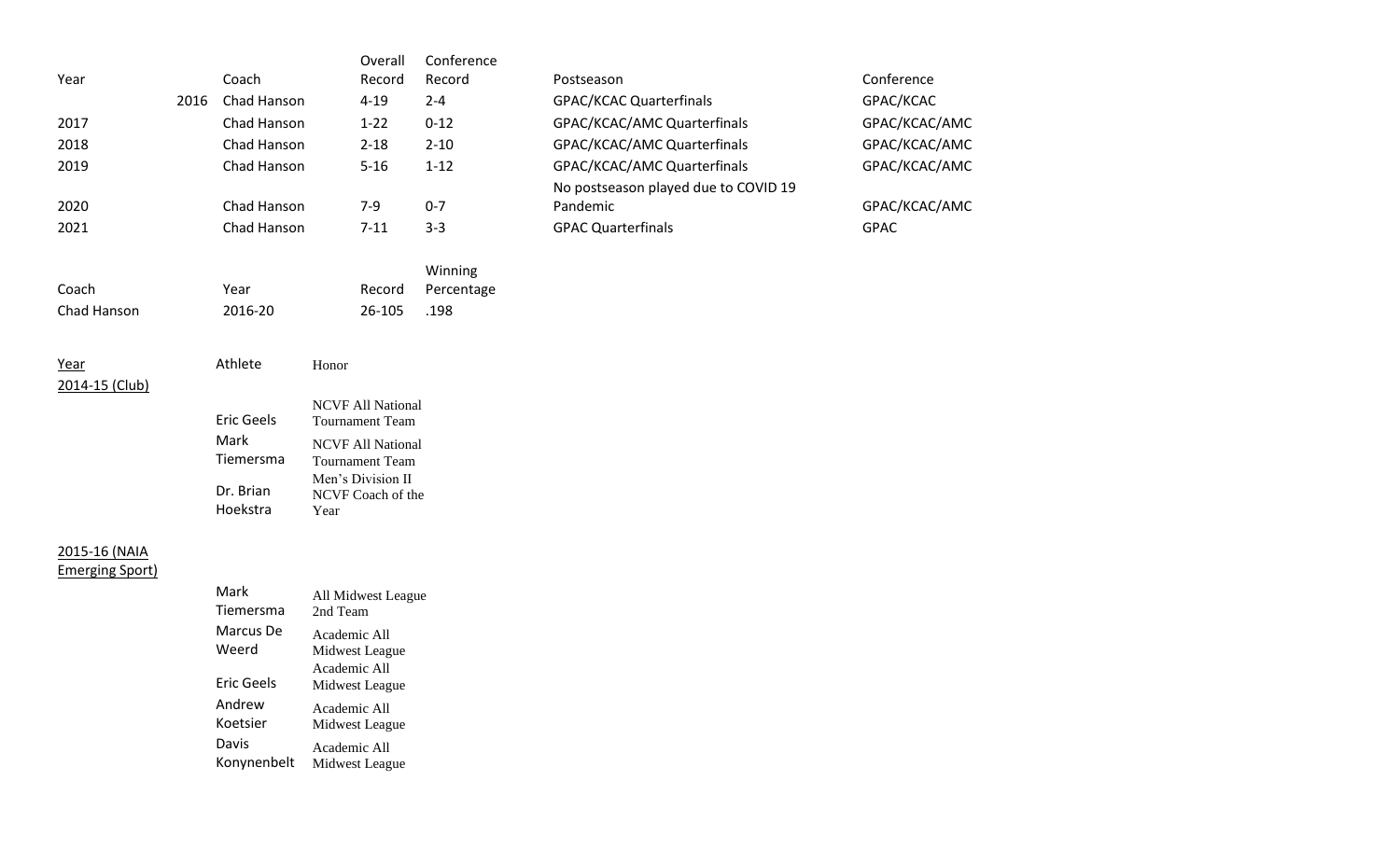| Austin      | Academic All   |
|-------------|----------------|
| Lindemulder | Midwest League |
| Mark        | Academic All   |
| Schussler   | Midwest League |
| Kyle Vander | Academic All   |
| Zee         | Midwest League |
| Lucas       | Academic All   |
| Koomans     | Midwest League |

| Marcus      | <b>NAIA</b> Daktronics |
|-------------|------------------------|
| DeWeerd     | Scholar Athlete        |
| Davis       | <b>NAIA</b> Daktronics |
| Konynenbelt | Scholar Athlete        |
| Mark        | <b>NAIA</b> Daktronics |
| Schussler   | Scholar Athlete        |

## 2017-18

| Austen    | <b>NAIA</b> Daktronics |
|-----------|------------------------|
| Scammon   | Scholar Athlete        |
| Mark      | <b>NAIA</b> Daktronics |
| Schussler | Scholar Athlete        |
| Team      | NAIA Scholar Team      |

## 2018-19

| Ben               | $A11-$<br>GPAC/AMC/Kansas                 |
|-------------------|-------------------------------------------|
| Tiemersma         | 2nd Team                                  |
| Austen            | $A11-$<br>GPAC/AMC/Kansas                 |
| Scammon           | Honorable Mention                         |
| Tyler Postma      | <b>NAIA</b> Daktronics<br>Scholar Athlete |
| Austen<br>Scammon | <b>NAIA</b> Daktronics<br>Scholar Athlete |
| Team              | NAIA Scholar Team                         |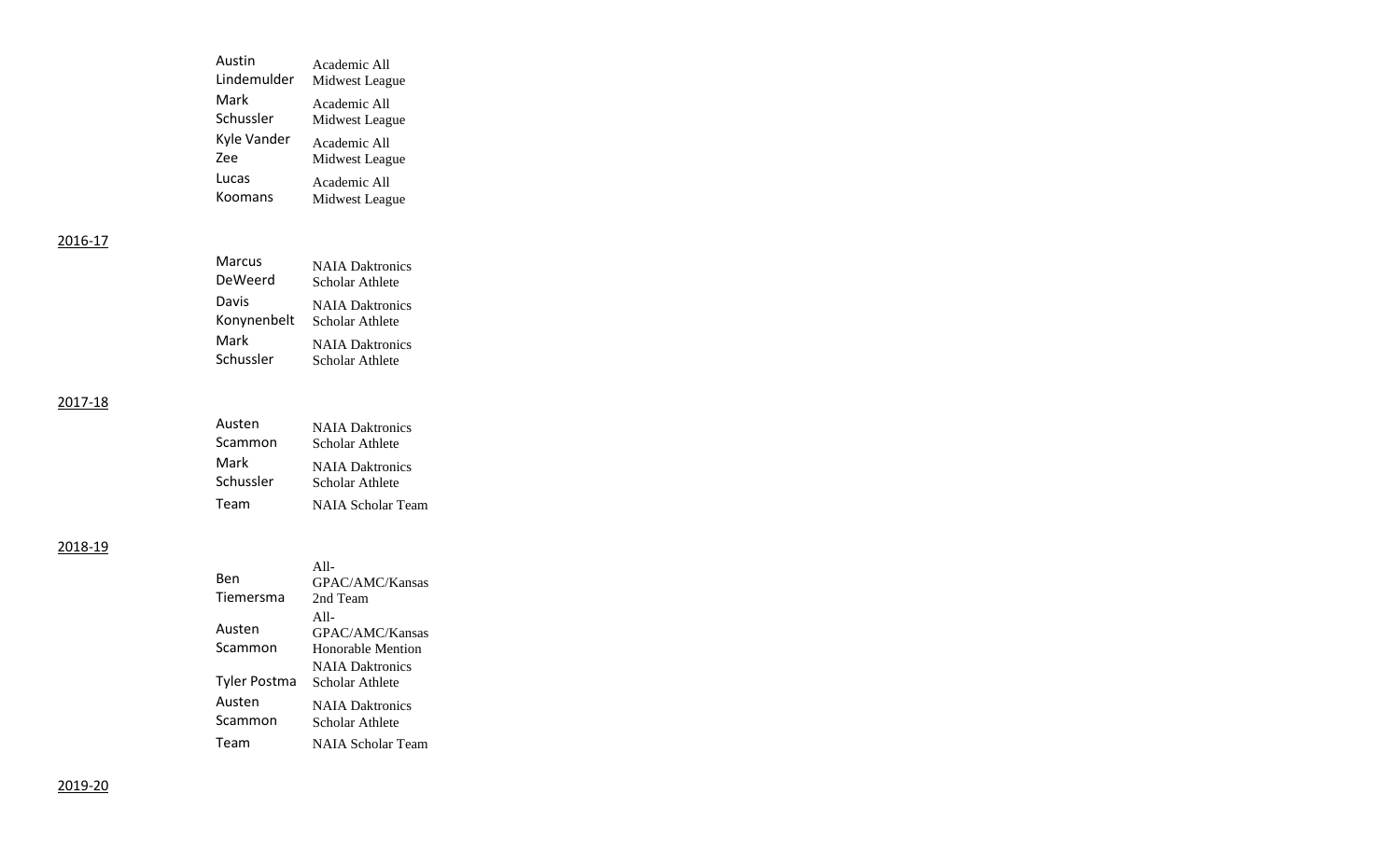|                     | $A11-$                   |
|---------------------|--------------------------|
| Garret              | GPAC/AMC/KCAC            |
| Vander Zee          | 2nd Team                 |
|                     | $All-$                   |
|                     | GPAC/AMC/KCAC            |
| Tyler Postma        | <b>Honorable Mention</b> |
| David               | <b>NAIA Daktronics</b>   |
| Benthem             | Scholar Athlete          |
| Caleb               | <b>NAIA Daktronics</b>   |
| <b>Brandsma</b>     | Scholar Athlete          |
|                     | <b>NAIA Daktronics</b>   |
| Levi Ewald          | Scholar Athlete          |
| Matthew             | <b>NAIA Daktronics</b>   |
| Minderhoud          | Scholar Athlete          |
|                     | <b>NAIA Daktronics</b>   |
| <b>Tyler Postma</b> | Scholar Athlete          |
| Jeremy Van          | <b>NAIA Daktronics</b>   |
| <b>Belle</b>        | Scholar Athlete          |
| Garret              | <b>NAIA Daktronics</b>   |
| Vander Zee          | Scholar Athlete          |
|                     |                          |
| Spencer             | <b>NAIA Daktronics</b>   |
| VanderSchee         | Scholar Athlete          |
| Team                | <b>NAIA Scholar Team</b> |
|                     |                          |
| Andres              |                          |
| Guzman              | All-GPAC 1st Team        |
| Caleb               |                          |

| uuziliall   | AII-GPAC. ISE TEAM       |
|-------------|--------------------------|
| Caleb       |                          |
| Kulesza     | All-GPAC 1st Team        |
|             | $All-GPAC$ 2nd           |
| Luke Nelson | Team                     |
| Shavon      | All-GPAC 2nd             |
| Barker      | Team                     |
|             | All-GPAC                 |
| Boris Le    | Honorable Mention        |
| Jeremy Van  | All-GPAC                 |
| Belle       | <b>Honorable Mention</b> |
| Adam Van    | All-GPAC                 |
| Elburg      | Honorable Mention        |
|             | <b>NAIA Daktronics</b>   |
| Levi Ewald  | Scholar Athlete          |
|             |                          |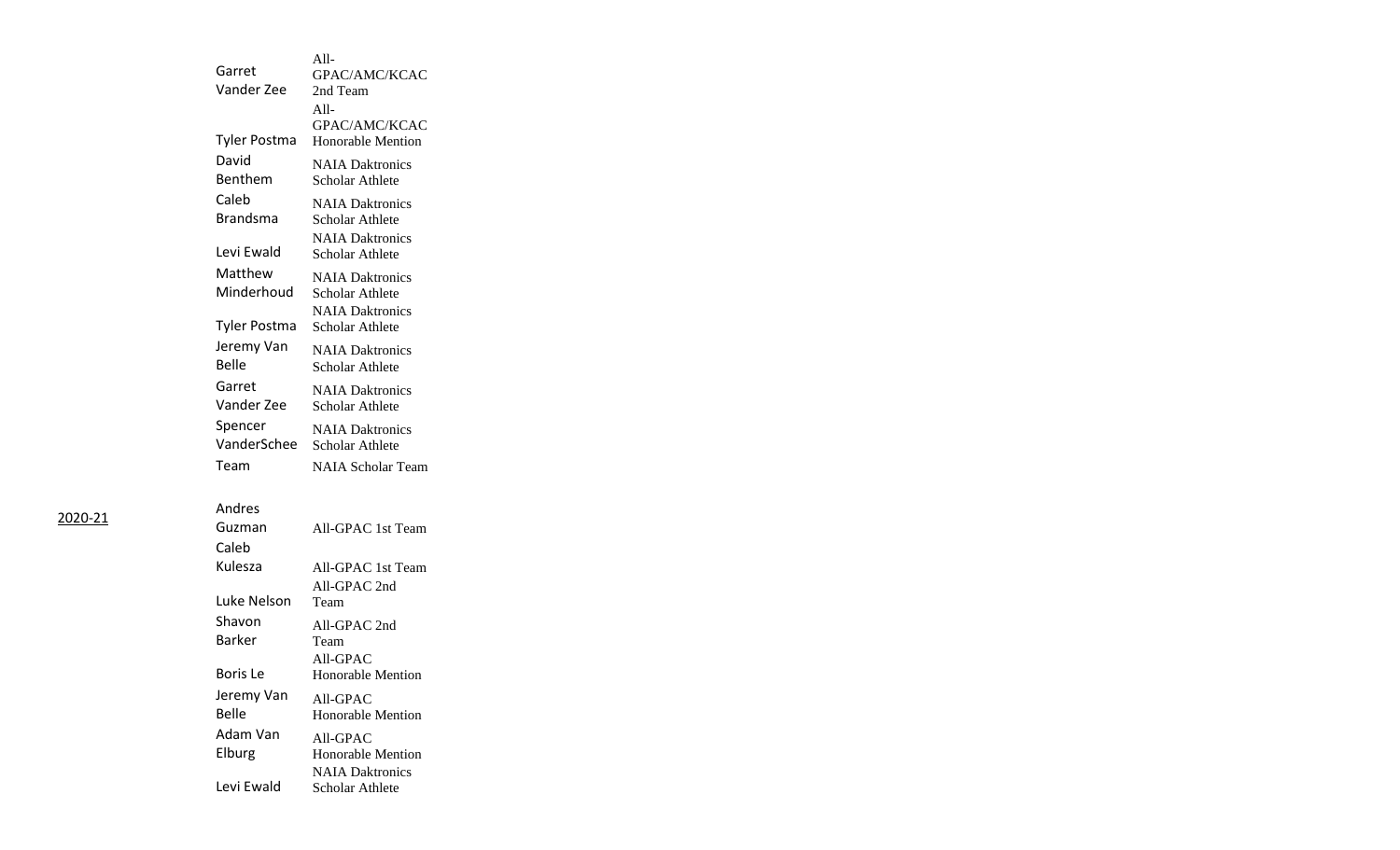|                       | Matthew<br>Minderhoud       | <b>NAIA Daktronics</b><br>Scholar Athlete |
|-----------------------|-----------------------------|-------------------------------------------|
|                       | Samuel<br><b>Toenies</b>    | <b>NAIA Daktronics</b><br>Scholar Athlete |
|                       | Jeremy Van<br><b>Belle</b>  | <b>NAIA Daktronics</b><br>Scholar Athlete |
|                       | Adam Van<br>Elburg          | <b>NAIA Daktronics</b><br>Scholar Athlete |
|                       | Logan Van<br><b>Itallie</b> | <b>NAIA Daktronics</b><br>Scholar Athlete |
|                       | Spencer<br>Vander<br>Schee  | <b>NAIA Daktronics</b><br>Scholar Athlete |
|                       | Levi Vroom                  | <b>NAIA Daktronics</b><br>Scholar Athlete |
|                       | Team                        | <b>NAIA Scholar Team</b>                  |
| Career Kills          |                             |                                           |
| <b>Ben Tiemersma</b>  | 2016-19                     | 717                                       |
| <b>Career Assists</b> |                             |                                           |
| <b>Tyler Postma</b>   | 2017-20                     | 1587                                      |
| Career Aces           |                             |                                           |
| Levi Ewald            | 2019-                       |                                           |
| Alex Durbin           | Present<br>2017-18          | 37<br>29                                  |
| <b>Career Digs</b>    |                             |                                           |
|                       | 2019-                       |                                           |
| Levi Ewald            | Present                     | 380                                       |
| Ben Tiemersma         | 2016-19                     | 360                                       |
| Career Solo Blocks    |                             |                                           |
| <b>Shavon Barker</b>  | 2018-21                     | 51                                        |
| <b>Tyler Postma</b>   | 2017-20                     | 37                                        |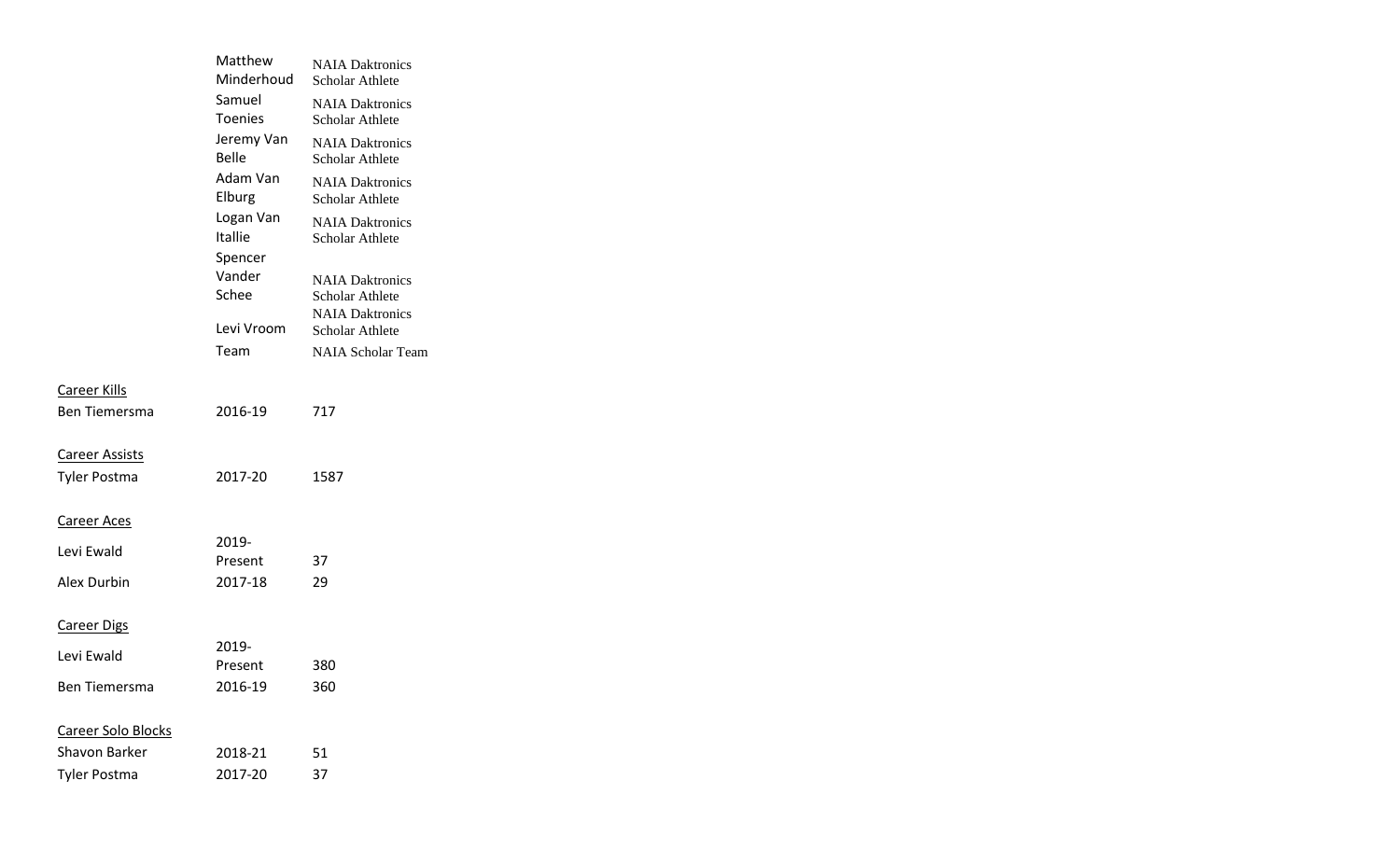| <b>Career Assist Blocks</b>     |         |     |  |  |
|---------------------------------|---------|-----|--|--|
| Shavon Barker<br>2018-21<br>180 |         |     |  |  |
| <b>Tyler Postma</b>             | 2017-20 | 160 |  |  |
|                                 |         |     |  |  |
| <b>Career Total Blocks</b>      |         |     |  |  |
| Shavon Barker                   | 2018-21 | 231 |  |  |
| Tyler Postma                    | 2017-20 | 197 |  |  |

#### Team Season Records

|                          |       | Season |
|--------------------------|-------|--------|
| <b>Kills</b>             |       |        |
|                          | 810   | 2016   |
| <b>Kills Per Set</b>     |       |        |
|                          | 10.4  | 2020   |
|                          | 10.3  | 2021   |
|                          | 9.88  | 2016   |
| <b>Attack Attempts</b>   |       |        |
|                          | 2305  | 2016   |
| <b>Attack Percentage</b> |       |        |
|                          | 0.19  | 2021   |
|                          | 0.174 | 2020   |
|                          | 0.165 | 2019   |
| <b>Assists</b>           |       |        |
|                          | 739   | 2016   |
| Assists Per Set          |       |        |
|                          | 9.23  | 2021   |
|                          | 9.2   | 2020   |
|                          | 9.01  | 2016   |
| <b>Service Aces</b>      |       |        |
|                          | 84    | 2021   |
|                          | 65    | 2020   |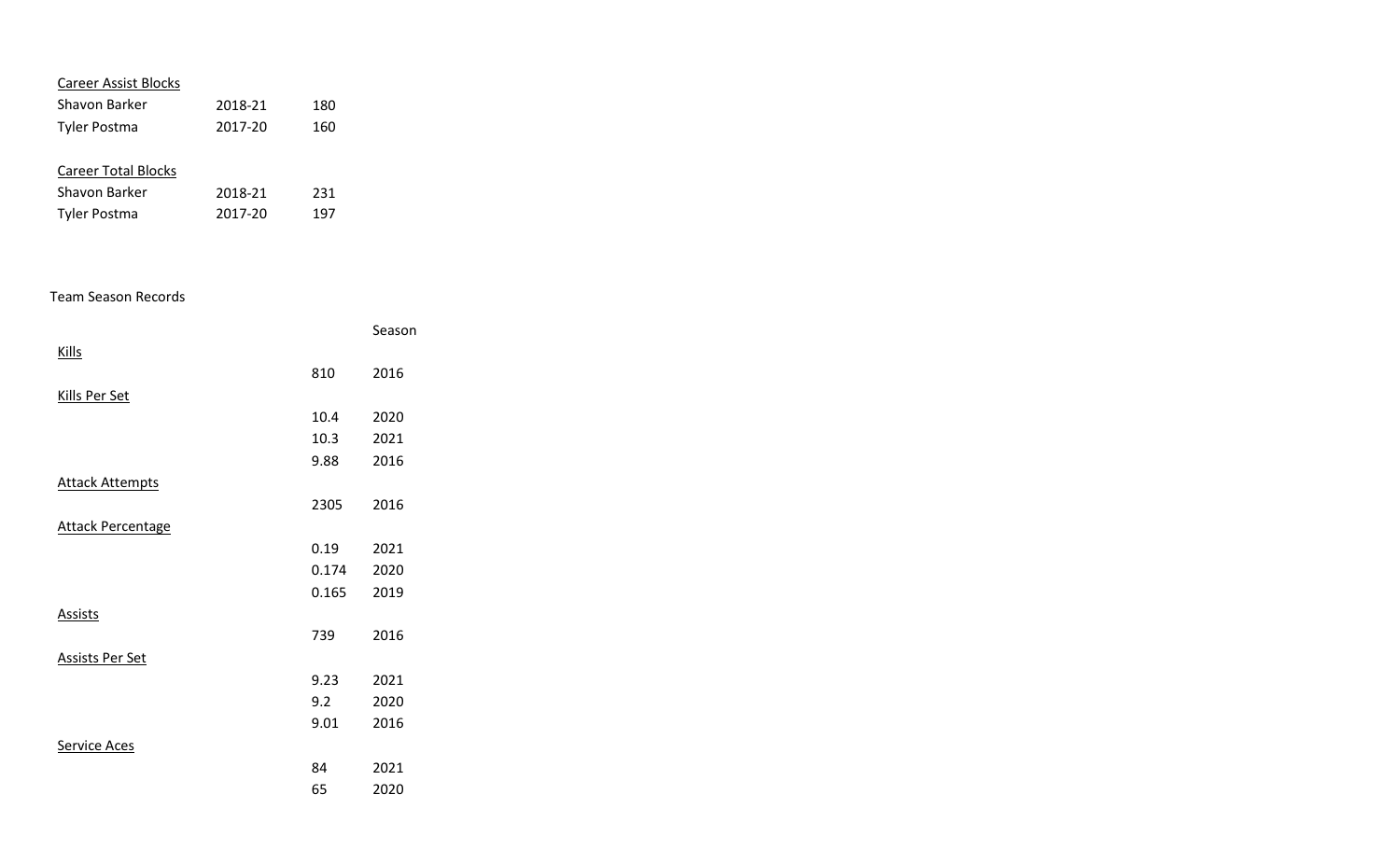|                                        |      | 64    | 2019       |
|----------------------------------------|------|-------|------------|
| Serve Percentage                       |      |       |            |
|                                        |      | 0.873 | 2019       |
| <b>Digs</b>                            |      |       |            |
|                                        |      | 801   | 2016       |
| Digs Per Set                           |      |       |            |
|                                        |      | 10.64 | 2019       |
| <b>Block Solo</b>                      |      |       |            |
|                                        |      | 50    | 2021       |
|                                        |      | 44    | 2018, 2020 |
|                                        |      |       |            |
| <b>Block Assists</b>                   |      |       |            |
|                                        |      | 246   | 2018       |
|                                        |      |       |            |
| Total Blocks (Assist=0.5 Assist + Solo |      |       |            |
| 1.0)                                   |      |       |            |
|                                        |      | 167   | 2018       |
|                                        |      |       |            |
| <b>Blocks Per Set</b>                  |      |       |            |
|                                        |      | 2.6   | 2018       |
| Sets Played                            |      |       |            |
|                                        |      | 82    | 2016       |
| <b>Matches Played</b>                  |      |       |            |
|                                        |      | 23    | 2016       |
|                                        |      | 23    | 2017       |
|                                        |      |       |            |
| <b>Season Records</b>                  |      |       |            |
| <b>Kills</b>                           |      |       |            |
| Ben Tiemersma                          | 2019 |       | 274        |
| Caleb Kulesza                          | 2021 |       | 256        |
| Garret Vander Zee                      | 2020 |       | 252        |
| Garret Vander Zee                      | 2019 |       | 209        |
| Mark Tiemersma                         | 2016 |       | 193        |
| Ben Tiemersma                          | 2017 |       | 191        |
|                                        |      |       |            |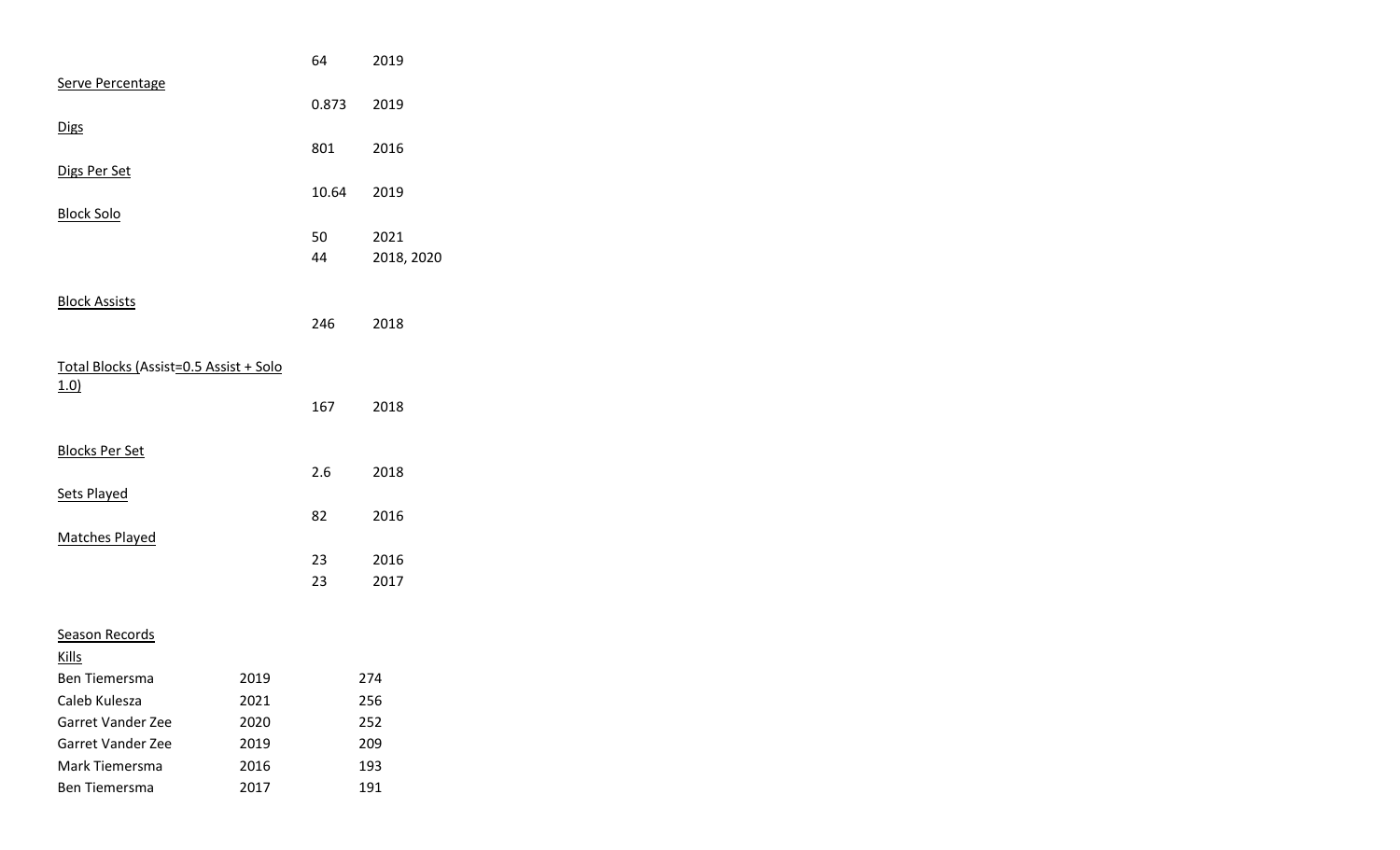| Kyle Vander Zee          | 2016 | 190 |
|--------------------------|------|-----|
| Ben Tiemersma            | 2018 | 167 |
| Andres Guzman            | 2021 | 164 |
| Caleb Kulesza            | 2020 | 144 |
| Alex Durbin              | 2018 | 125 |
| Danny Beaton             | 2017 | 121 |
| <b>Eric Geels</b>        | 2016 | 88  |
| <b>Ben Tiemersma</b>     | 2016 | 85  |
| <b>Attack Attempts</b>   |      |     |
| Ben Tiemersma            | 2019 | 820 |
| Ben Tiemersma            | 2017 | 647 |
| Caleb Kulesza            | 2021 | 607 |
| <b>Garret Vander Zee</b> | 2020 | 588 |
| <b>Ben Tiemersma</b>     | 2018 | 563 |
| Kyle Vander Zee          | 2016 | 526 |
| <b>Garret Vander Zee</b> | 2019 | 522 |
| Mark Tiemersma           | 2016 | 455 |
| Caleb Kulesza            | 2020 | 411 |
| Andres Guzman            | 2021 | 410 |
| Danny Beaton             | 2017 | 400 |
| Alex Durbin              | 2018 | 386 |
| Ben Tiemersma            | 2016 | 294 |
| <u>Assists</u>           |      |     |
| Tyler Postma             | 2020 | 484 |
| Tyler Postma             | 2018 | 397 |
| <b>Eric Geels</b>        | 2016 | 366 |
| Tyler Postma             | 2019 | 362 |
| Tyler Postma             | 2017 | 344 |
| Austin Lindemulder       | 2016 | 291 |
| <u>Service Aces</u>      |      |     |
| Alex Durbin              | 2018 | 24  |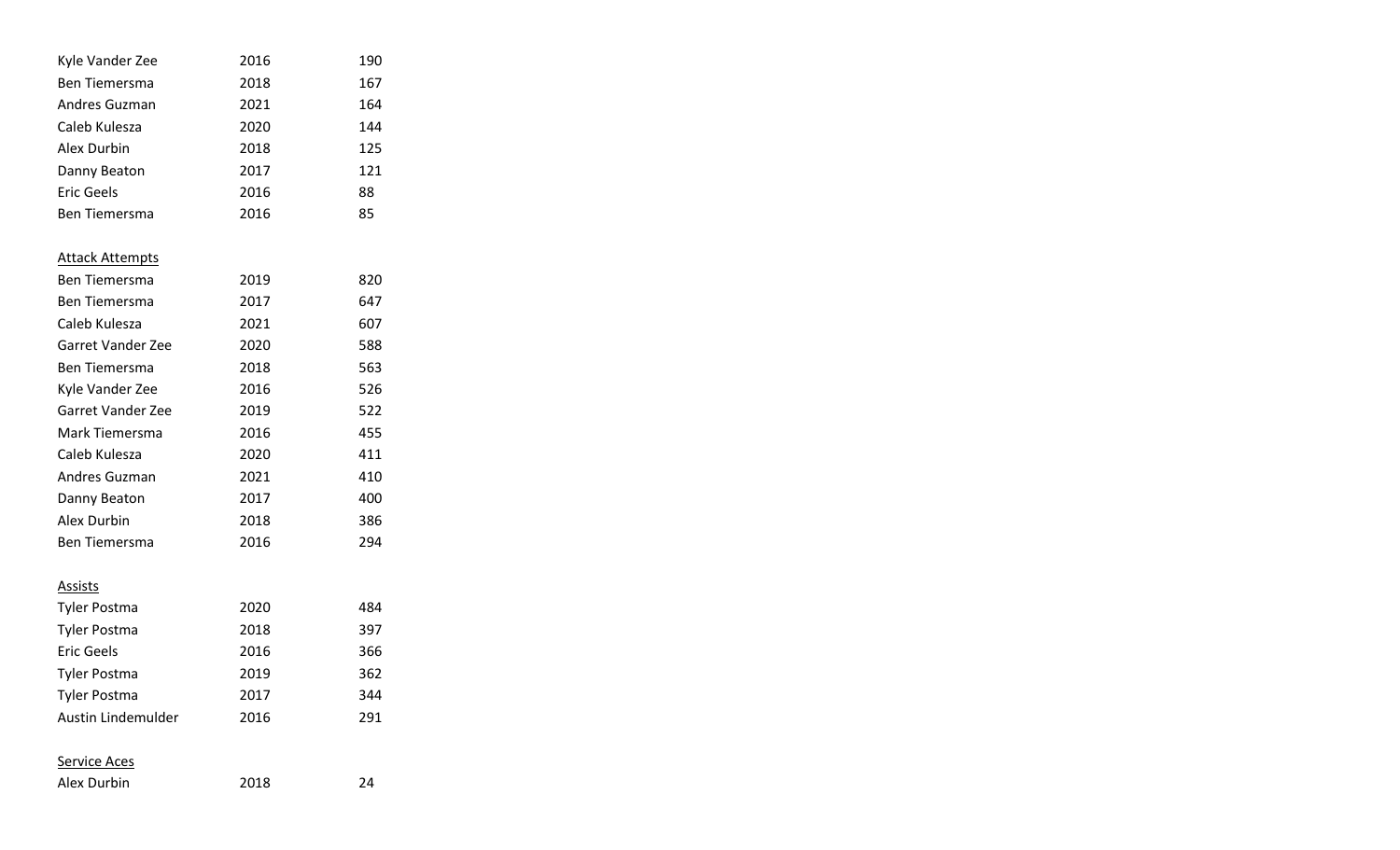| Garret Vander Zee        | 2019 | 21  |
|--------------------------|------|-----|
| Levi Ewald               | 2021 | 20  |
| Andres Guzman            | 2021 | 19  |
| Cobi Jones               | 2018 | 18  |
| Caleb Kulesza            | 2020 | 16  |
| Luke Nelson              | 2021 | 15  |
| Cobi Jones               | 2017 | 13  |
| Lucas Lopes              | 2021 | 12  |
| <b>Garret Vander Zee</b> | 2020 | 12  |
| Levi Ewald               | 2020 | 11  |
| Andrew Kotsier           | 2016 | 11  |
| <b>Service Attempts</b>  |      |     |
| Andrew Kotsier           | 2016 | 286 |
| Levi Ewald               | 2021 | 252 |
| <b>Eric Geels</b>        | 2016 | 243 |
| Kyle Vander Zee          | 2016 | 231 |
| <b>Digs</b>              |      |     |
| Austen Scammon           | 2019 | 225 |
| Mark Schussler           | 2017 | 192 |
| Kyle Vander Zee          | 2016 | 163 |
| Andrew Kotsier           | 2016 | 162 |
| Solo Blocks              |      |     |
| <b>Shavon Barker</b>     | 2021 | 22  |
| Lucas Nelson             | 2020 | 14  |
| <b>Tyler Postma</b>      | 2020 | 13  |
| Shavon Barker            | 2018 | 12  |
| Luke Nelson              | 2021 | 9   |
| <b>Tyler Postma</b>      | 2017 | 9   |
| <b>Tyler Postma</b>      | 2018 | 8   |
| <b>Alex Durbin</b>       | 2016 | 8   |
| Ben Tiemersma            | 2016 | 8   |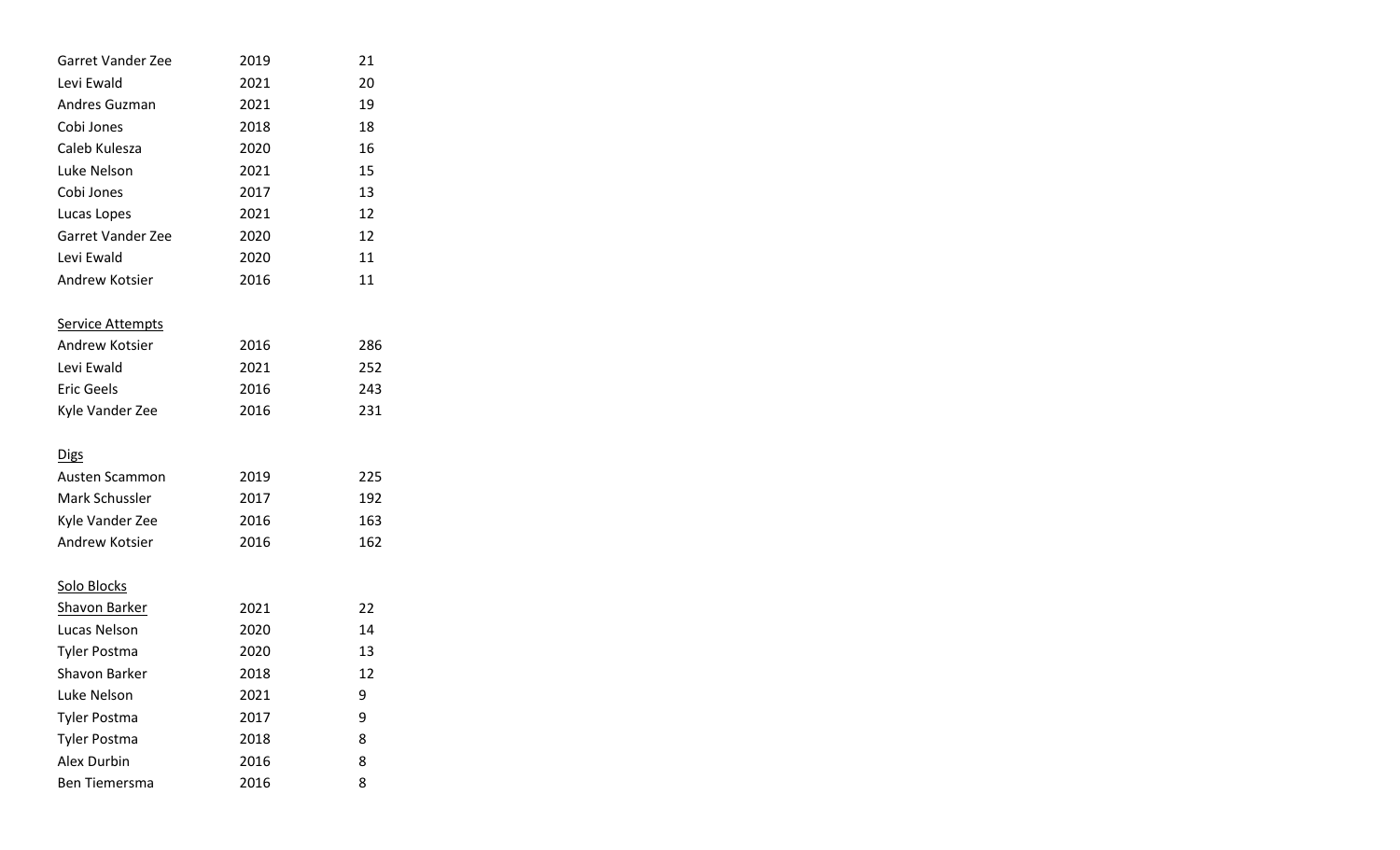|      | 8                                                    |
|------|------------------------------------------------------|
| 2019 | 8                                                    |
| 2019 | 7                                                    |
| 2016 | 6                                                    |
| 2018 | 6                                                    |
|      |                                                      |
|      |                                                      |
|      | 60                                                   |
|      | 59                                                   |
|      | 55                                                   |
|      | 53                                                   |
|      | 52                                                   |
| 2019 | 52                                                   |
| 2018 | 48                                                   |
| 2016 | 47                                                   |
| 2018 | 47                                                   |
| 2017 | 41                                                   |
| 2020 | 41                                                   |
|      |                                                      |
|      | 68                                                   |
| 2021 | 64                                                   |
| 2016 | 64                                                   |
| 2018 | 64                                                   |
| 2018 | 61                                                   |
| 2019 | 60                                                   |
| 2021 | 57                                                   |
| 2018 | 54                                                   |
| 2020 | 53                                                   |
| 2018 | 52                                                   |
| 2016 | 51                                                   |
| 2017 | 50                                                   |
|      | 2019<br>2017<br>2016<br>2021<br>2018<br>2018<br>2017 |

Sets (Games) Played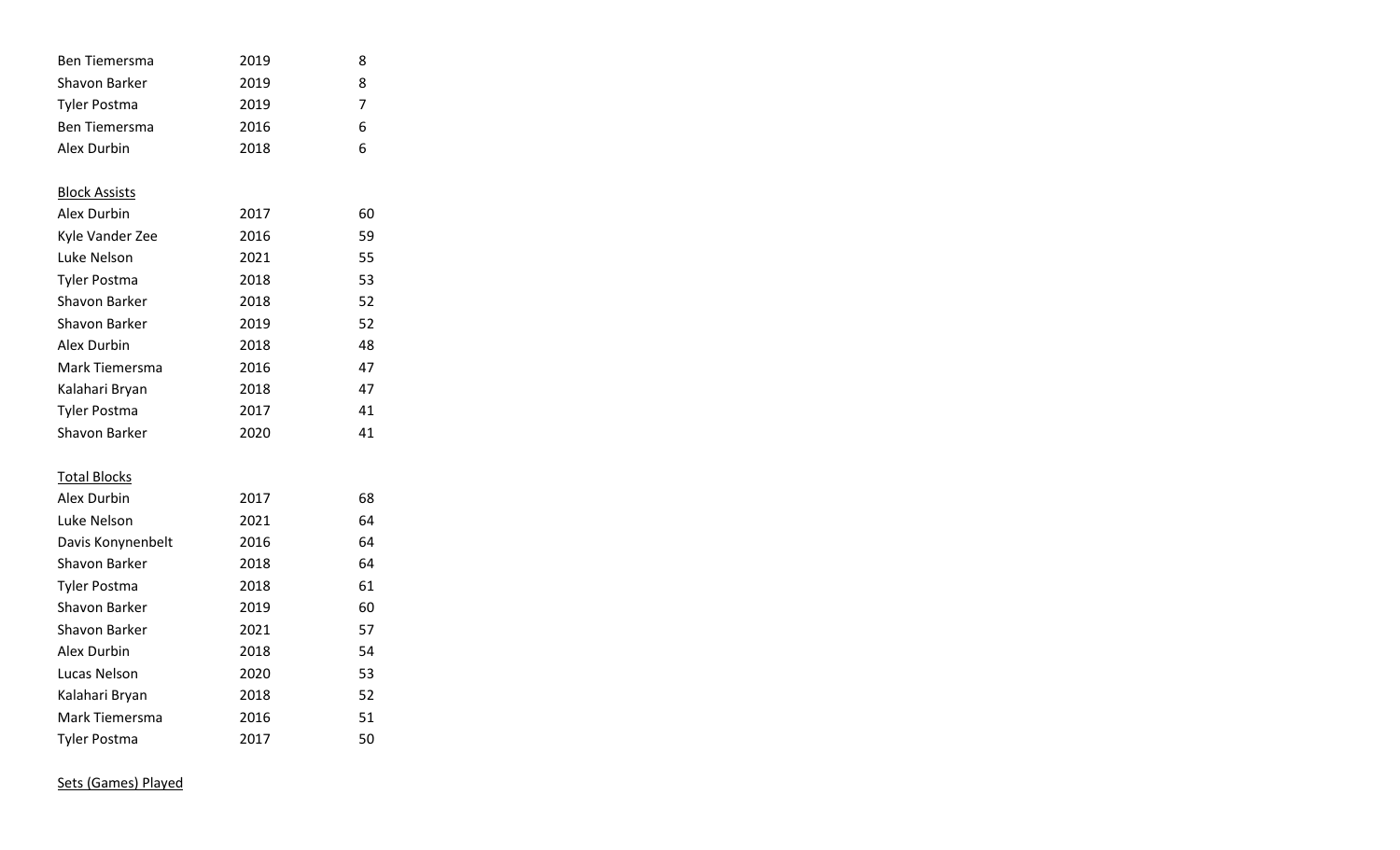| Kyle Vander Zee       | 2016 | 82 |
|-----------------------|------|----|
| Andrew Kotsier        | 2016 | 82 |
| Eric Geels            | 2016 | 82 |
| Austin Lindemulder    | 2016 | 81 |
| Davis Konynbelt       | 2016 | 81 |
|                       |      |    |
| <b>Matches Played</b> |      |    |
| Mark Tiemersma        | 2016 | 23 |
| Kyle Vander Zee       | 2016 | 23 |
| Davis Konynbelt       | 2016 | 23 |
| Andrew Kotsier        | 2016 | 23 |
| Eric Geels            | 2016 | 23 |
| Austin Lindemulder    | 2016 | 23 |
| Mark Schussler        | 2017 | 23 |
| <b>Ben Tiemersma</b>  | 2017 | 23 |
| Alex Durbin           | 2017 | 23 |

### Team Match Records

| Kills<br>62                   | Viterbo 3/16/2019          |
|-------------------------------|----------------------------|
| <b>Attack Attempts</b><br>157 | Ottawa 3/26/2016           |
| Attack Percentage             |                            |
| 0.444                         | Maranatha Baptist 2/9/2019 |
| 0.303                         | Morningside 4/3/2018       |
| 0.285                         | Graceland 3/18/2017        |
| 0.255                         | Mount Mercy 1/28/2017      |
| 0.248                         | Ottawa 2/13/2016           |
|                               |                            |

#### **Assists**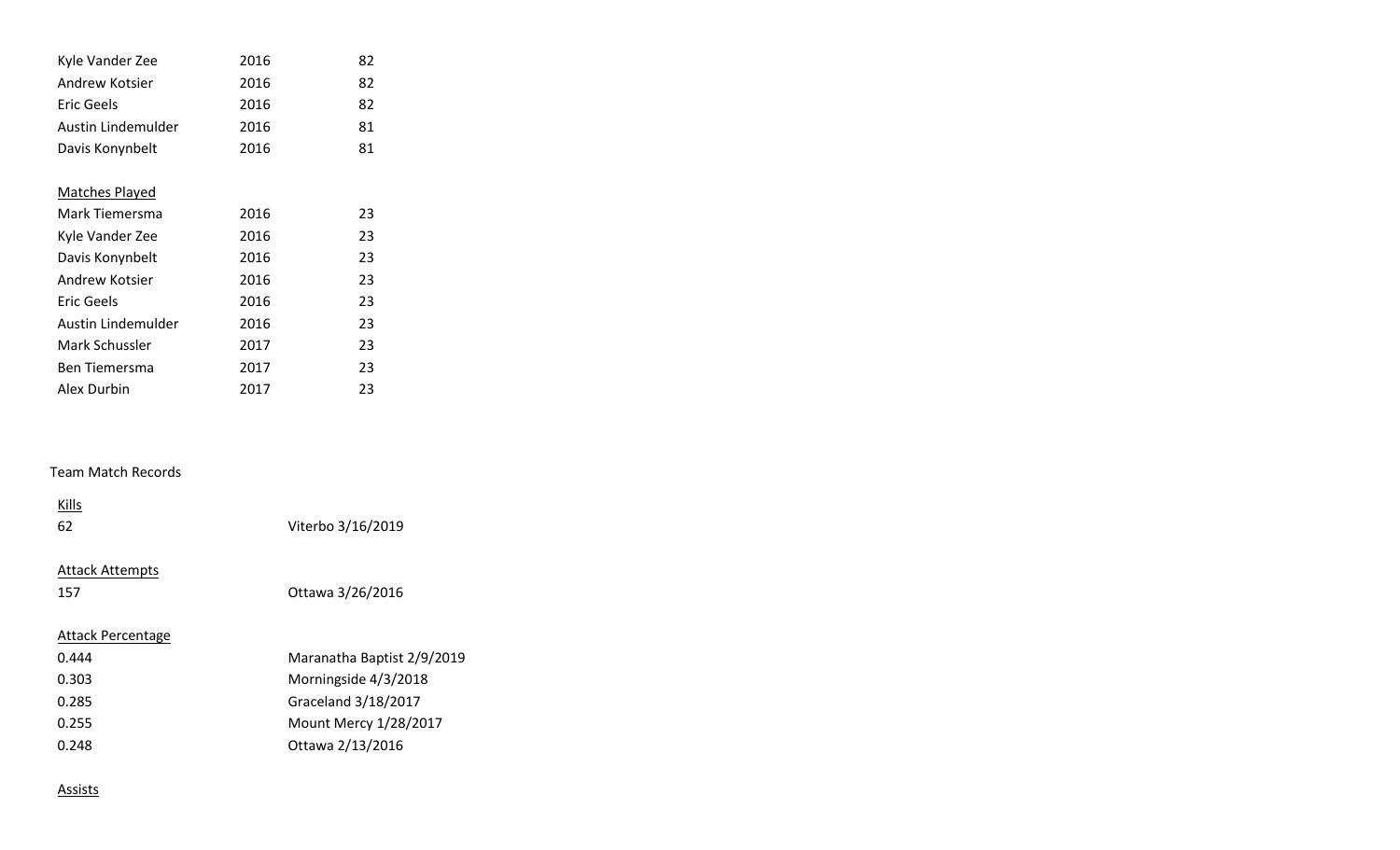| 58                  | Viterbo 3/16/2019                                                                              |
|---------------------|------------------------------------------------------------------------------------------------|
| <b>Service Aces</b> |                                                                                                |
| 9                   | Mount Mercy 3/12/2020                                                                          |
| 8                   | Mount Mercy 1/28/2017; St. Norbert 1/25/2020; William Penn 1/31/2020; Morningside<br>2/12/2020 |
| <b>Digs</b>         |                                                                                                |
| 63                  | Graceland 4/1/2017; Briar Cliff 4/5/2016                                                       |
| <b>Blocks</b>       |                                                                                                |
| 16                  | Ottawa 3/24/2018                                                                               |
| Kills (3 Sets)      |                                                                                                |
| 46                  | Maranatha Baptist 2/9/2019                                                                     |
| Kills (4 Sets)      |                                                                                                |
| 51                  | Calumet St Joseph 1/29/2016                                                                    |
| Kills (5 Sets)      |                                                                                                |
| 62                  | Viterbo 3/16/2019                                                                              |
| Attempts (3 Sets)   |                                                                                                |
| 115                 | Briar Cliff 2/19/2019                                                                          |
| Attempts (4 Sets)   |                                                                                                |
| 146                 | William Penn 1/31/2020                                                                         |
| 136                 | Ottawa 3/24/2018                                                                               |
| 117                 | Calumet St Joseph 1/29/2016; Cincinnati Christian 1/30/2016                                    |
| Attempts (5 Sets)   |                                                                                                |
| 157                 | Ottawa 3/26/2016                                                                               |
| Aces (3 Sets)       |                                                                                                |
| 8                   | St. Norbert 1/25/2020                                                                          |
| 7                   | Benedictine Mesa 2/16/2018; Morningside 4/3/2018                                               |
| Ace (4 Sets)        |                                                                                                |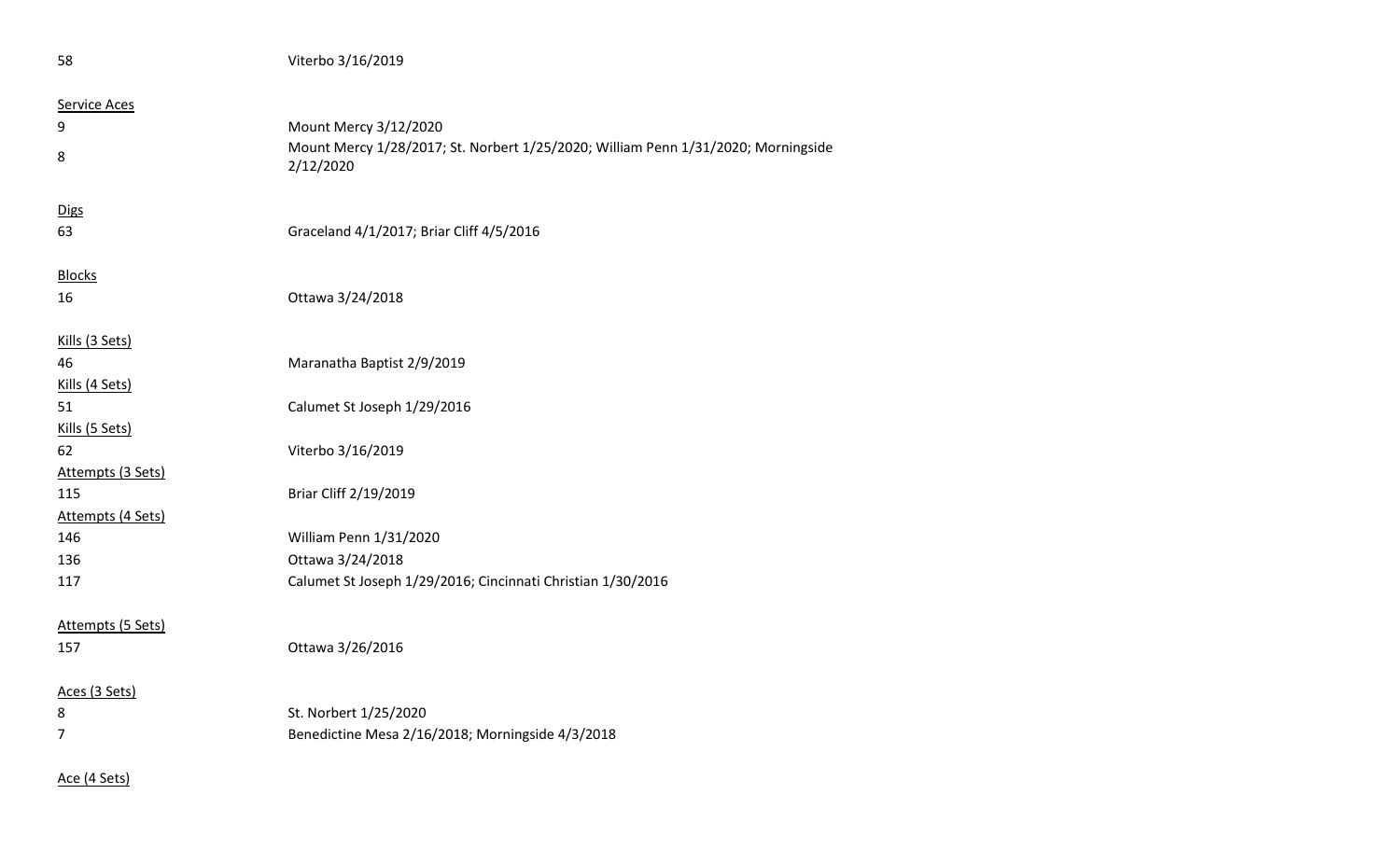| 8            | William Penn 1/31/2020                            |
|--------------|---------------------------------------------------|
|              | Missouri Baptist 3/1/2018                         |
| Ace (5 Sets) |                                                   |
| q            | Mount Mercy 3/13/2020                             |
| 8            | Morningside 2/12/2020                             |
|              | Lindenwood Belleville 2/2/2018; Viterbo 1/25/2020 |

## Kills

| Caleb Kulesza          | 26 | St. Ambrose 1/29/2021                                 |
|------------------------|----|-------------------------------------------------------|
| <b>Ben Tiemersma</b>   | 25 | Viterbo 3/16/2019                                     |
| Caleb Kulesza          | 24 | Clarke 1/22/2021                                      |
| Ben Tiemersma          | 24 | Lindenwood Belleville 2/8/2019                        |
| Caleb Kulesza          | 23 | Viterbo 2/13/2021                                     |
| Garret Vander Zee      | 23 | Lindenwood Belleville 3/9/2019; Jamestown<br>2/1/2020 |
| Garret Vander Zee      | 22 | William Penn 2/21/2020; Morningside 2/12/2020         |
| Garret Vander Zee      | 21 | Viterbo 1/25/2020                                     |
| Caleb Kulesza          | 20 | Viterbo 3/6/2021                                      |
| Garret Vander Zee      | 20 | Viterbo 3/16/2019; Park 2/29/2020                     |
| <b>Ben Tiemersma</b>   | 20 | Morningside 3/27/2019                                 |
| Mark Tiemersma         | 19 | Lindenwood Belleville 2/2/2018                        |
| <b>Ben Tiemersma</b>   | 19 | Morningside 2/13/2019                                 |
| <b>Attack Attempts</b> |    |                                                       |
| <b>Ben Tiemersma</b>   | 70 | Viterbo 3/16/2019                                     |
| <b>Ben Tiemersma</b>   | 64 | Lindenwood Belleville 2/8/2019                        |
| Ben Tiemersma          | 60 | Morningside 2/13/2019                                 |
| Ben Tiemersma          | 59 | Morningside 3/27/2019                                 |
| <b>Ben Tiemersma</b>   | 54 | Ottawa 3/21/2019                                      |

## Attack Percentage (Minimum 20 attempts)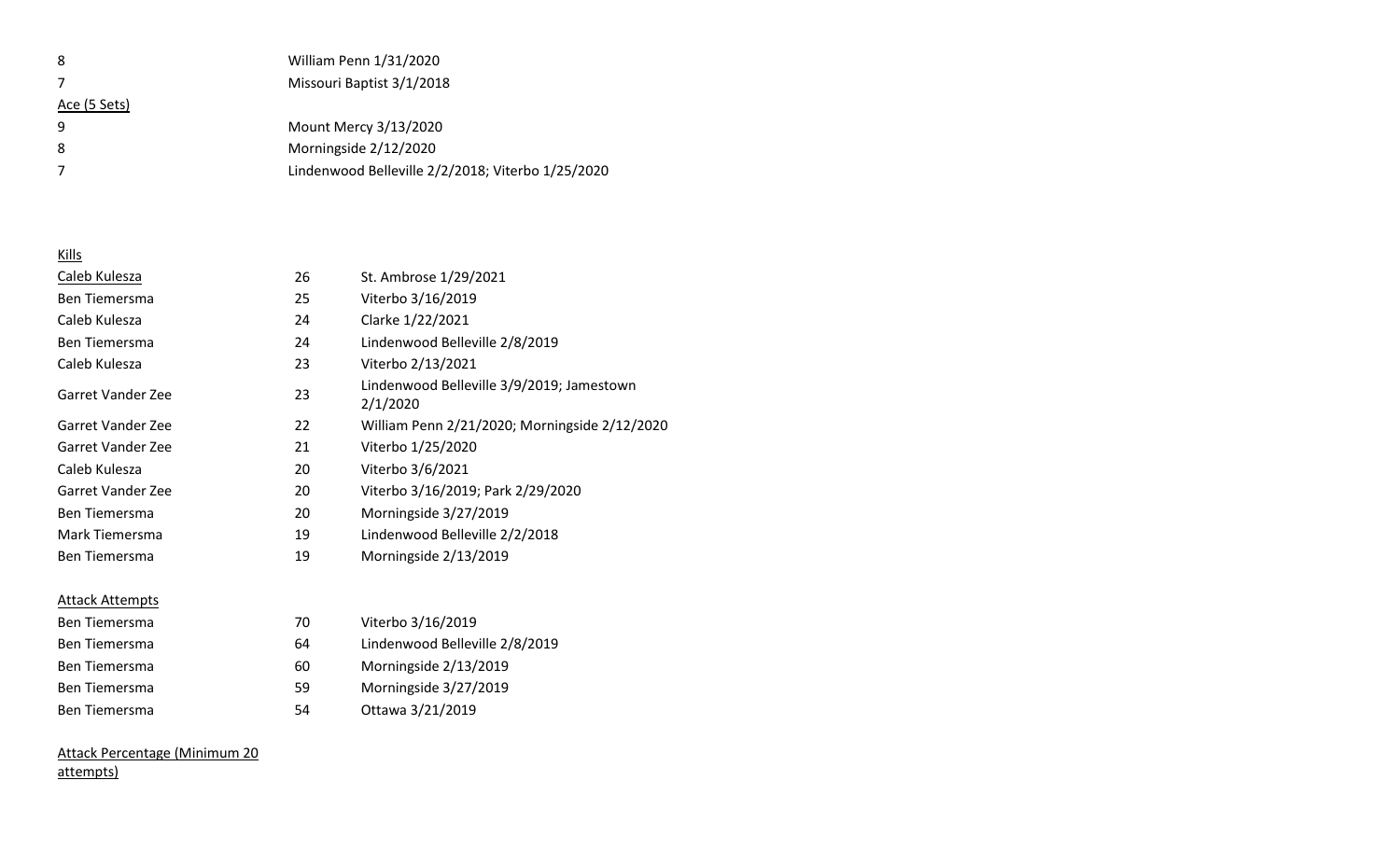| 0.56  | Ottawa 3/12/2021               |
|-------|--------------------------------|
| 0.545 | Maranatha Baptist 2/9/2019     |
| 0.536 | Warner 2/6/2016                |
| 0.5   | Culver Stockton 2/5/2016       |
| 0.477 | St. Ambrose 1/29/201           |
| 0.455 | Morningside 4/3/2018           |
| 0.442 | Clarke 1/22/2021               |
| 0.44  | <b>Briar Cliff 2/9/2016</b>    |
| 0.436 | Lindenwood Belleville 3/9/2019 |
| 0.435 | Briar Cliff 2/25/2016          |
| 0.433 | <b>Mount Mercy 1/28/2017</b>   |
| 0.433 | Maranatha Baptist 2/9/2019     |
| 0.417 | Ottawa 2/13/2016               |
|       |                                |

## Service Aces

| Caleb Kulesza     | 5 | Roosevelt 3/6/2021                           |
|-------------------|---|----------------------------------------------|
| Alex Durbin       | 5 | Missouri Valley 2/18/2018                    |
| Levi Ewald        | 4 | Clarke 1/22/2021; Ottawa 3/12/2021           |
| Andres Guzman     | 4 | Missouri Valley 1/22/2021                    |
| Alex Durbin       | 4 | Lindenwood Belleville 2/2/2018               |
| Garret Vander Zee | 4 | St. Norbert 1/25/2020                        |
| Caleb Kulesza     | 4 | Mount Mercy 3/12/2020; Morningside 2/12/2020 |
| Garret Vander Zee | 4 | Culver Stockton 3/11/2019                    |

## **Digs**

| Nathan Struyk     | 20 | vs Morningside 3/30/2016          |
|-------------------|----|-----------------------------------|
| Levi Ewald        | 20 | vs William Penn 2/21/2020         |
| Austen Scammon    | 19 | vs Lindenwood Belleville 2/8/2019 |
| Austen Scammon    | 18 | vs Maranatha Baptist 2/9/2019     |
| Mark Schussler    | 18 | vs Lindenwood Belleville 3/9/2017 |
| Mark Schussler    | 18 | vs Briar Cliff 3/20/2017          |
| Garret Vander Zee | 18 | vs Morningside 3/27/2019          |
| Caleb Kulesza     | 18 | vs Mount Mercy 3/12/2020          |
|                   |    |                                   |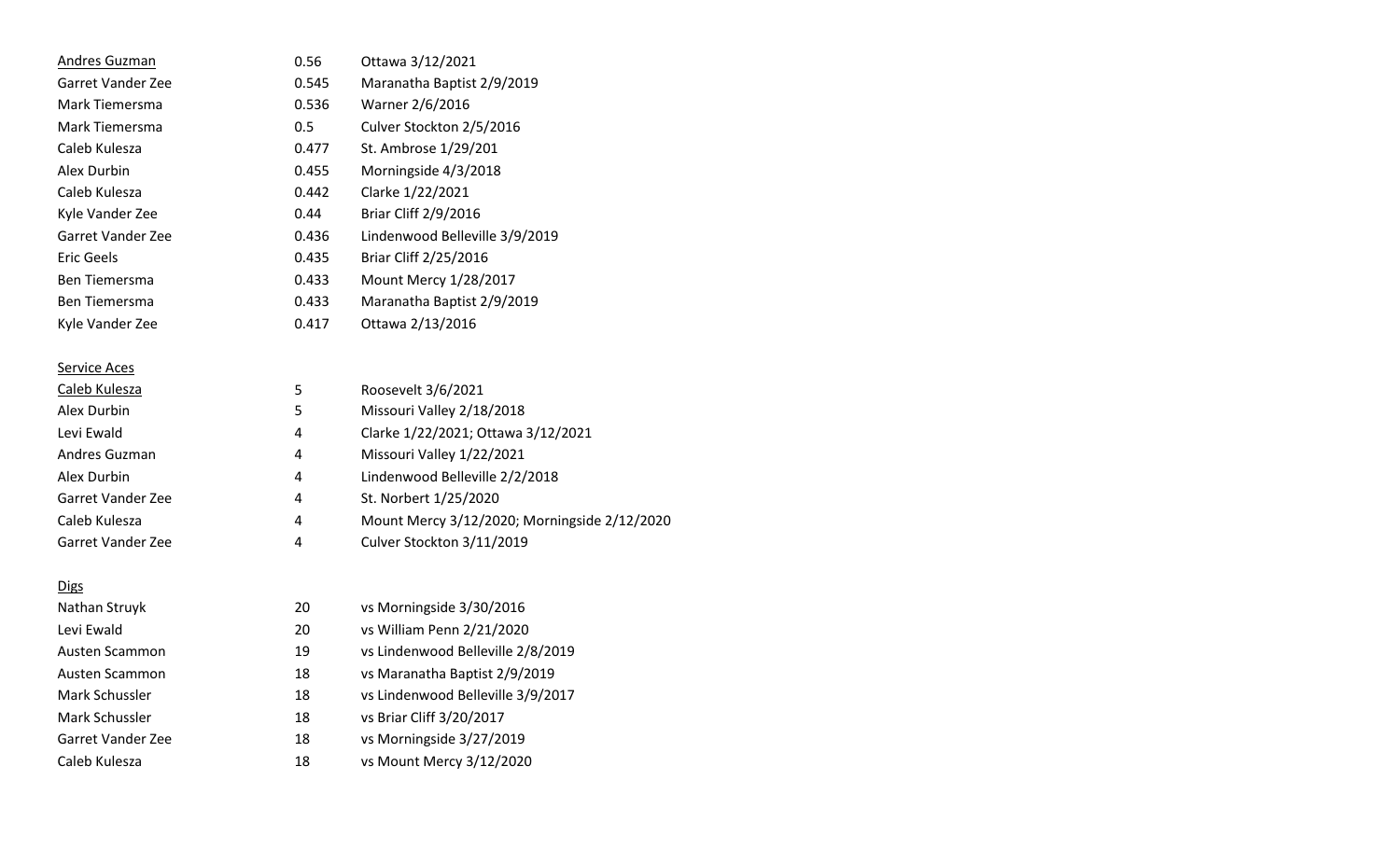| Solo Blocks          |                |                                                                 |
|----------------------|----------------|-----------------------------------------------------------------|
| Luke Nelson          | 5              | vs Graceland 2/15/2020                                          |
| Shavon Barker        | 4              | vs Lindenwood Belleville 3/9/2019                               |
| <b>Ben Tiemersma</b> | 3              | vs Briar Cliff 2/21/2017                                        |
| Alex Durbin          | 3              | vs Lindenwood Belleville 2/2/2018                               |
| Shavon Barker        | 3              | vs Missouri Baptist 3/1/2018; William Penn<br>1/31/2020         |
| David Benthem        | 3              | vs Lindenwood Belleville 3/9/2019                               |
| <b>Tyler Postma</b>  | 3              | vs Briar Cliff 2/19/2019                                        |
| <b>Assist Blocks</b> |                |                                                                 |
| Luke Nelson          | 11             | vs Viterbo 2/13/2021                                            |
| Shavon Barker        | 9              | vs Ottawa 3/24/2018                                             |
| Luke Nelson          | 8              | vs Viterbo 1/25/2020                                            |
| <b>Tyler Postma</b>  | 8              | vs Morningside 2/13/2019                                        |
| Shavon Barker        | 7              | vs Mount Mercy 3/12/2020                                        |
| Davis Konynenbelt    | 7              | vs Ottawa 3/26/2016                                             |
| <b>Matt Moore</b>    | 7              | vs Morningside 3/30/2016                                        |
| Mark Tiemersma       | $\overline{7}$ | vs Morningside 3/30/2016                                        |
| Luke Nelson          | 7              | vs William Penn 2/21/2020                                       |
| <b>Total Blocks</b>  |                |                                                                 |
| Luke Nelson          | 10             | vs Viterbo 1/25/2020                                            |
| Shavon Barker        | 9              | vs Ottawa 3/24/2018                                             |
| <b>Tyler Postma</b>  | 8              | vs Morningside 2/13/2019                                        |
| Shavon Barker        | 8              | vs Mount Mercy 3/12/2020; William Penn 1/31/2020                |
| Caleb Kulesza        | 7              | vs Viterbo 2/13/2021                                            |
| Davis Konynenbelt    | 7              | vs Ottawa 2/13/2016; Briar Cliff 2/25/2016; Ottawa<br>3/26/2016 |
| Kapu Mau             | 7              | vs Ottawa 3/26/2016                                             |
| Matt Moore           | $\overline{7}$ | vs Morningside 3/30/2016                                        |
| Mark Tiemersma       | $\overline{7}$ | vs Calumet St Joseph 1/29/2016; Morningside<br>3/30/2016        |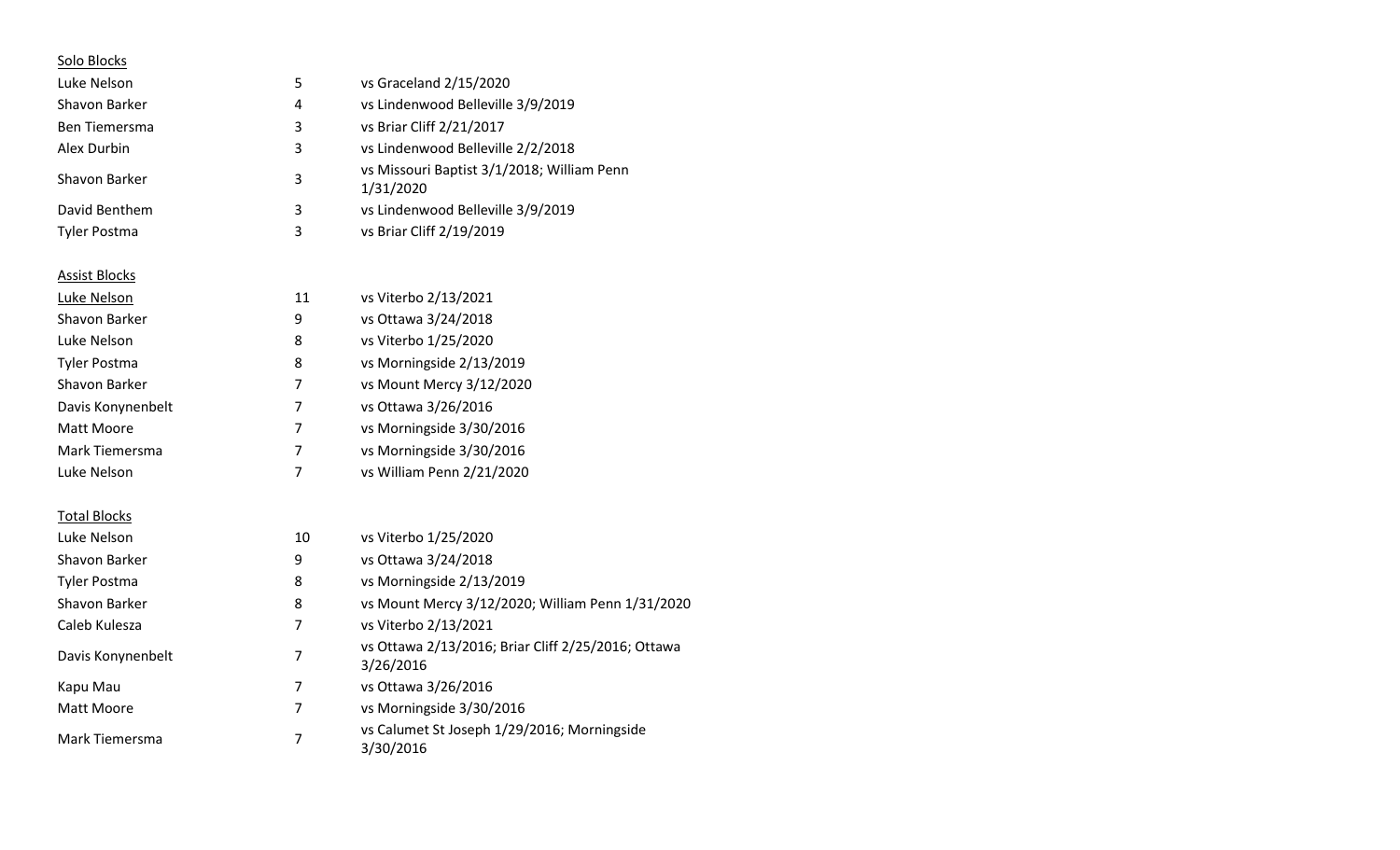# Kills (3 Sets)

| Caleb Kulesza        | 18 | vs Morningside 2/13/2021      |
|----------------------|----|-------------------------------|
| <b>Ben Tiemersma</b> | 17 | vs Briar Cliff 2/19/2019      |
| <b>Ben Tiemersma</b> | 16 | vs Morningside 4/3/2018       |
| Garret Vander Zee    | 16 | vs Lincoln 3/7/2020           |
| Caleb Kulesza        | 15 | vs Morningside 2/20/2021      |
| <b>Ben Tiemersma</b> | 15 | vs Maranatha Baptist 2/9/2019 |
| Andres Guzman        | 14 | Ottawa 4/9/2021               |
| <b>Ben Tiemersma</b> | 14 | vs Culver Stockton 3/11/2019  |
| Garret Vander Zee    | 14 | vs Culver Stockton 3/11/2019  |
| Mark Tiemersma       | 14 | vs Culver Stockton 2/5/2016   |
| Kyle Vander Zee      | 14 | vs Briar Cliff 2/9/2016       |
| <b>Ben Tiemersma</b> | 14 | vs Morningside 1/30/2018      |
|                      |    |                               |

# Kills (4 Sets)

| Caleb Kulesza        | 24 | vs Clarke 1/22/2021                                      |
|----------------------|----|----------------------------------------------------------|
| Garret Vander Zee    | 23 | vs Lindenwood Belleville 3/9/2019; Jamestown<br>2/1/2020 |
| Caleb Kulesza        | 20 | vs Viterbo 3/6/2021                                      |
| Garret Vander Zee    | 20 | vs Park 2/29/2020                                        |
| <b>Ben Tiemersma</b> | 19 | vs Morningside 2/13/2019                                 |
| Garret Vander Zee    | 19 | vs William Penn 1/31/2020                                |
| Mark Tiemersma       | 18 | vs Warner 2/6/2016                                       |
| Andres Guzman        | 17 | vs Missouri Valley 1/22/2021                             |
| <b>Ben Tiemersma</b> | 17 | vs Ottawa 3/21/2019                                      |
| Garret Vander Zee    | 17 | vs Clarke 3/13/2020                                      |
| Caleb Kulesza        | 16 | vs Ottawa 3/12/2021                                      |
| <b>Ben Tiemersma</b> | 16 | vs Lindenwood Belleville 3/9/2019                        |
| Mark Tiemersma       | 16 | vs Calumet St Joseph 1/29/2016                           |
| <b>Ben Tiemersma</b> | 15 | vs Mount Mercy 1/28/2017                                 |
|                      |    |                                                          |

| Kills (5 Sets) |    |                          |
|----------------|----|--------------------------|
| Caleb Kulesza  | 26 | vs St. Ambrose 1/29/2021 |
| Ben Tiemersma  | 25 | vs Viterbo 3/16/2019     |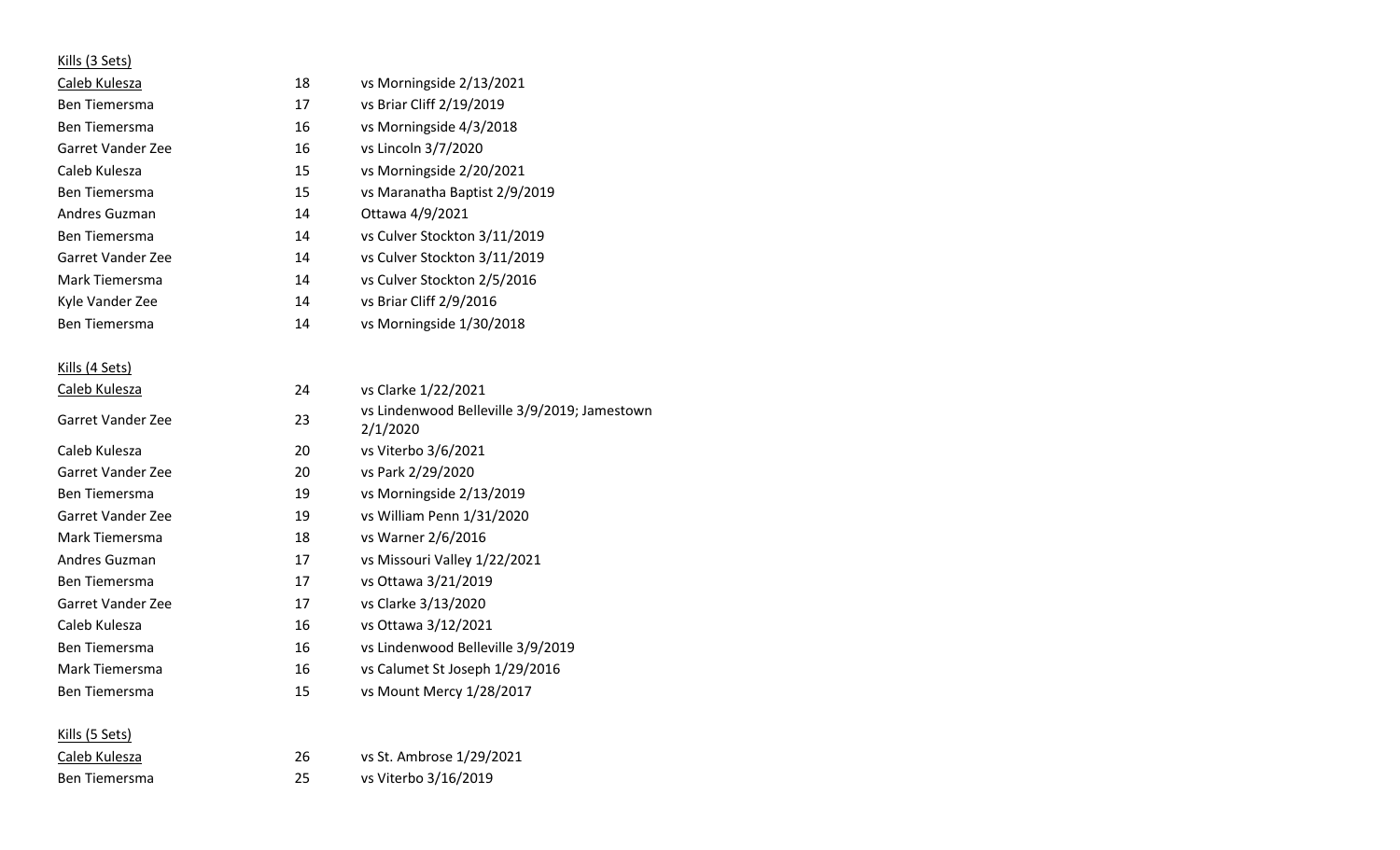| Ben Tiemersma            | 24 | vs Lindenwood Belleville 2/8/2019                |
|--------------------------|----|--------------------------------------------------|
| Caleb Kulesza            | 23 | vs Viterbo 2/13/2021                             |
| <b>Garret Vander Zee</b> | 22 | vs William Penn 2/21/2020; Morningside 2/12/2020 |
| Garret Vander Zee        | 21 | vs Viterbo 2/25/2020                             |
| Ben Tiemersma            | 20 | vs Morningside 3/27/2019                         |
| <b>Garret Vander Zee</b> | 20 | vs Viterbo 3/16/2019                             |
|                          |    |                                                  |
| Attempts (3 Sets)        |    |                                                  |
| <b>Ben Tiemersma</b>     | 43 | vs Morningside 1/30/2018                         |
| Ben Tiemersma            | 39 | vs Morningside 4/3/2018                          |
| Ben Tiemersma            | 39 | vs Culver Stockton 3/11/2019                     |
|                          |    |                                                  |
| Attempts (4 Sets)        |    |                                                  |
| <b>Ben Tiemersma</b>     | 60 | vs Morningside 2/13/2019                         |
| Ben Tiemersma            | 54 | vs Ottawa 3/21/2019                              |
| <b>Garret Vander Zee</b> | 53 | vs William Penn 1/31/2020                        |
| Caleb Kulesza            | 50 | vs Viterbo 3/6/2021                              |
| Caleb Kulesza            | 49 | vs Ottawa 3/12/2021                              |
| <b>Garret Vander Zee</b> | 48 | vs Jamestown 2/1/2020                            |
| Ben Tiemersma            | 44 | vs Lindenwood Belleville 3/9/2019                |
| Caleb Kulesza            | 43 | vs William Penn 1/31/2020; Clarke 1/22/2021      |
| Garret Vander Zee        | 42 | vs Park 2/29/2020                                |
| Garret Vander Zee        | 39 | vs Lindenwood Belleville 3/9/2019                |
| Alex Durbin              | 38 | vs Ottawa 3/24/2018                              |
| Ben Tiemersma            | 38 | vs Ottawa 3/24/2018                              |
|                          |    |                                                  |
| <u>Attempts (5 Sets)</u> |    |                                                  |
| <b>Ben Tiemersma</b>     | 70 | vs Viterbo 3/16/2019                             |
| <b>Ben Tiemersma</b>     | 64 | vs Lindenwood Belleville 2/8/2019                |
| Ben Tiemersma            | 59 | vs Morningside 3/27/2019                         |
| Caleb Kulesza            | 53 | vs Viterbo 2/13/2021                             |
| Garret Vander Zee        | 53 | vs Morningside 2/12/2020                         |
| Andres Guzman            | 50 | vs Viterbo 2/13/2021                             |
| Garret Vander Zee        | 49 | vs Mount Mercy 3/12/2020                         |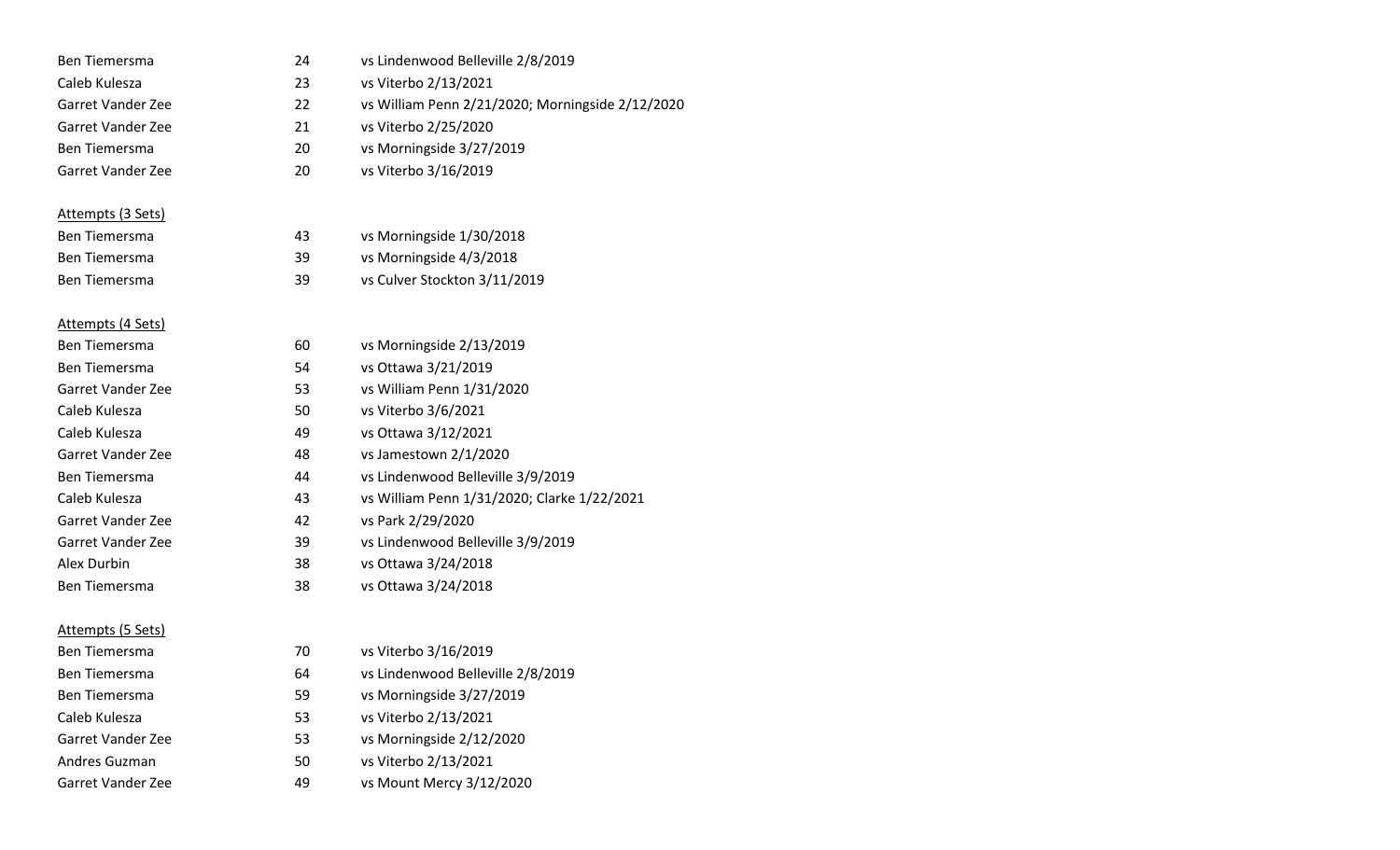| Ben Tiemersma            | 44 | vs Lindenwood Belleville 2/2/2018                 |
|--------------------------|----|---------------------------------------------------|
| Caleb Kulesza            | 44 | St. Ambrose 1/29/2021                             |
| <b>Garret Vander Zee</b> | 44 | vs Viterbo 3/16/2019                              |
| Ace Serves (3 Sets)      |    |                                                   |
| Caleb Kulesza            | 5  | Roosvelt 3/6/2021                                 |
| Alex Durbin              | 5  | Missouri Valley 2/18/2018                         |
| Garret Vander Zee        | 4  | St. Norbert 1/25/2020                             |
| Aces (4 Sets)            |    |                                                   |
| <b>Andres Guzman</b>     | 4  | Missouri Valley 1/22/2021                         |
| Levi Ewald               | 4  | Clarke 1/22/2021                                  |
| Aces (5 Sets)            |    |                                                   |
| Alex Durbin              | 4  | Lindenwood Belleville 2/2/2018                    |
| Caleb Kulesza            | 4  | Mount Mercy 3/12/2020; Morningside 2/12/2020      |
| Assists (3 Sets)         |    |                                                   |
| <b>Tyler Postma</b>      | 37 | Maranatha Baptist 2/9/2019                        |
| <b>Tyler Postma</b>      | 33 | Lincoln 3/7/2020                                  |
| <b>Tyler Postma</b>      | 32 | Briar Cliff 2/19/2019                             |
| <b>Tyler Postma</b>      | 32 | Morningside 4/3/2018                              |
| <b>Austin Clark</b>      | 31 | Culver Stockton 3/11/2019                         |
| <b>Tyler Postma</b>      | 31 | Graceland 2/15/2020                               |
| Assists (4 Sets)         |    |                                                   |
| Levi Vroom               | 42 | Clarke 1/22/2021; Missouri Valley 1/22/2021       |
| <b>Austin Clark</b>      | 37 | Lindenwood Belleville 3/9/2019                    |
| Tyler Postma             | 36 | Morningside 2/13/2019                             |
| <b>Tyler Postma</b>      | 35 | Jamestown 2/1/2020                                |
| <b>Tyler Postma</b>      | 32 | Mount Mercy 1/28/2017                             |
| <b>Tyler Postma</b>      | 31 | Lindenwood Belleville 3/30/2018; Clarke 3/13/2020 |
|                          |    |                                                   |